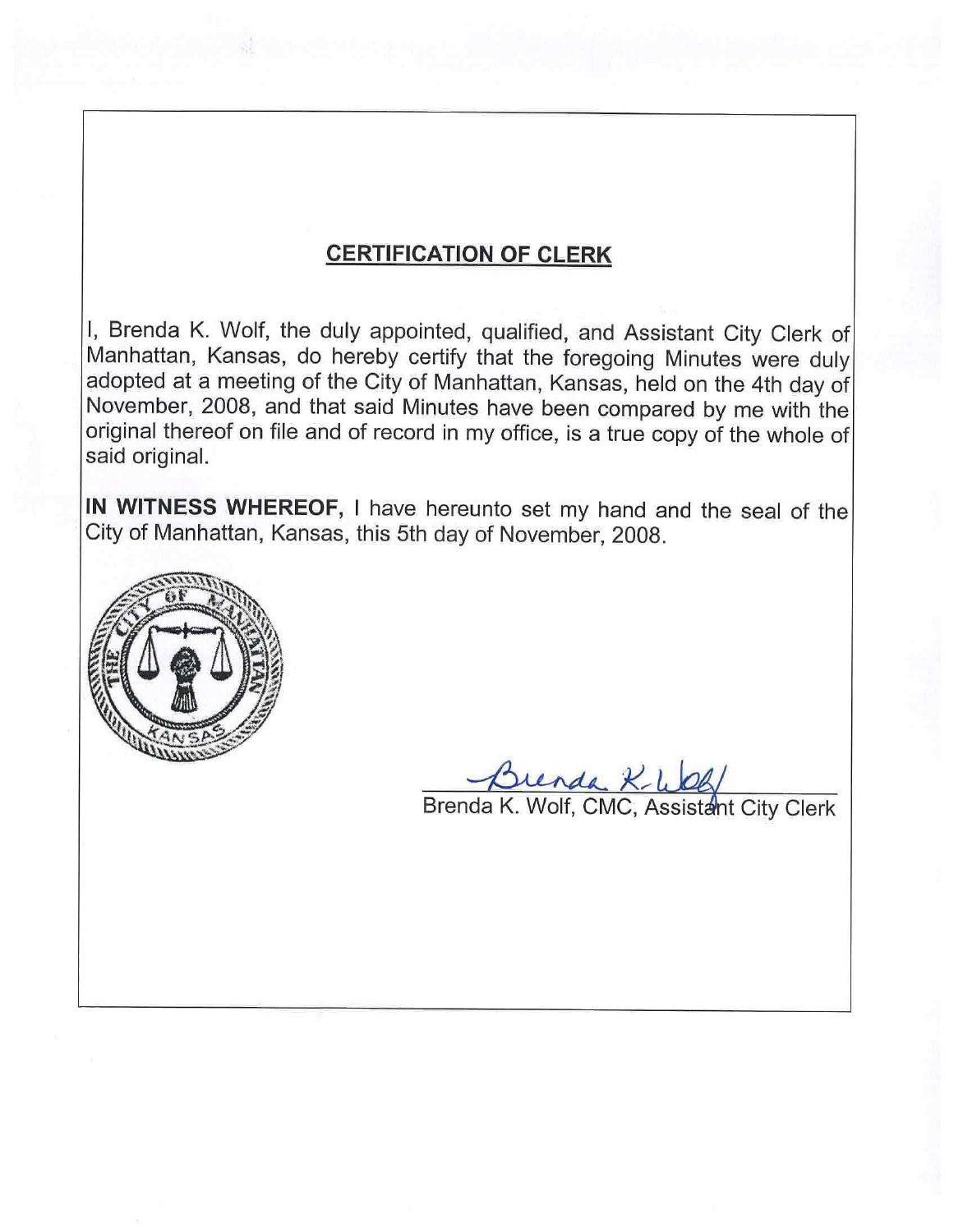

# *MINUTES CITY COMMISSION MEETING TUESDAY, OCTOBER 21, 2008 7:00 P.M.*

The Regular Meeting of the City Commission was held at 7:00 p.m. in the City Commission Room. Mayor Mark J. Hatesohl and Commissioners Bob Strawn, Bruce Snead, James E. Sherow, and Tom Phillips were present. Also present were Assistant City Manager Jason Hilgers, Assistant City Manager Lauren Palmer, City Attorney Bill Frost, City Clerk Gary S. Fees, 9 staff, and approximately 32 interested citizens.

## PLEDGE OF ALLEGIANCE

Members of the Big Brothers/Big Sisters Program led the Commission in the Pledge of Allegiance.

## COMMISSIONER COMMENTS

Bill Frost, City Attorney, commented on issues presented to the City's legal staff and some individual City Commissioners concerning the proposed smoking ordinance on the November 4, 2008, ballot. He stated that the legal staff has received several inquiries from members of the public and media and that individual Commissioners have also received inquiries asking to comment on the proposed smoking ordinance. He also stated that it is inappropriate for the City as an entity to take a position on the proposed ordinance that might appear to be either in favor of, or in opposition to the ordinance; and, therefore, most of the questions asked would fall into that category, so we have declined to give those answers and we've indicated to the Commission that it is inappropriate for the Commission as a whole, or the City as an entity, to do so.

Mayor Hatesohl updated the community on the upcoming Veteran's Day parade and events on November 11, 2008, and encouraged everyone to attend the parade and show your support for our veterans and soldiers.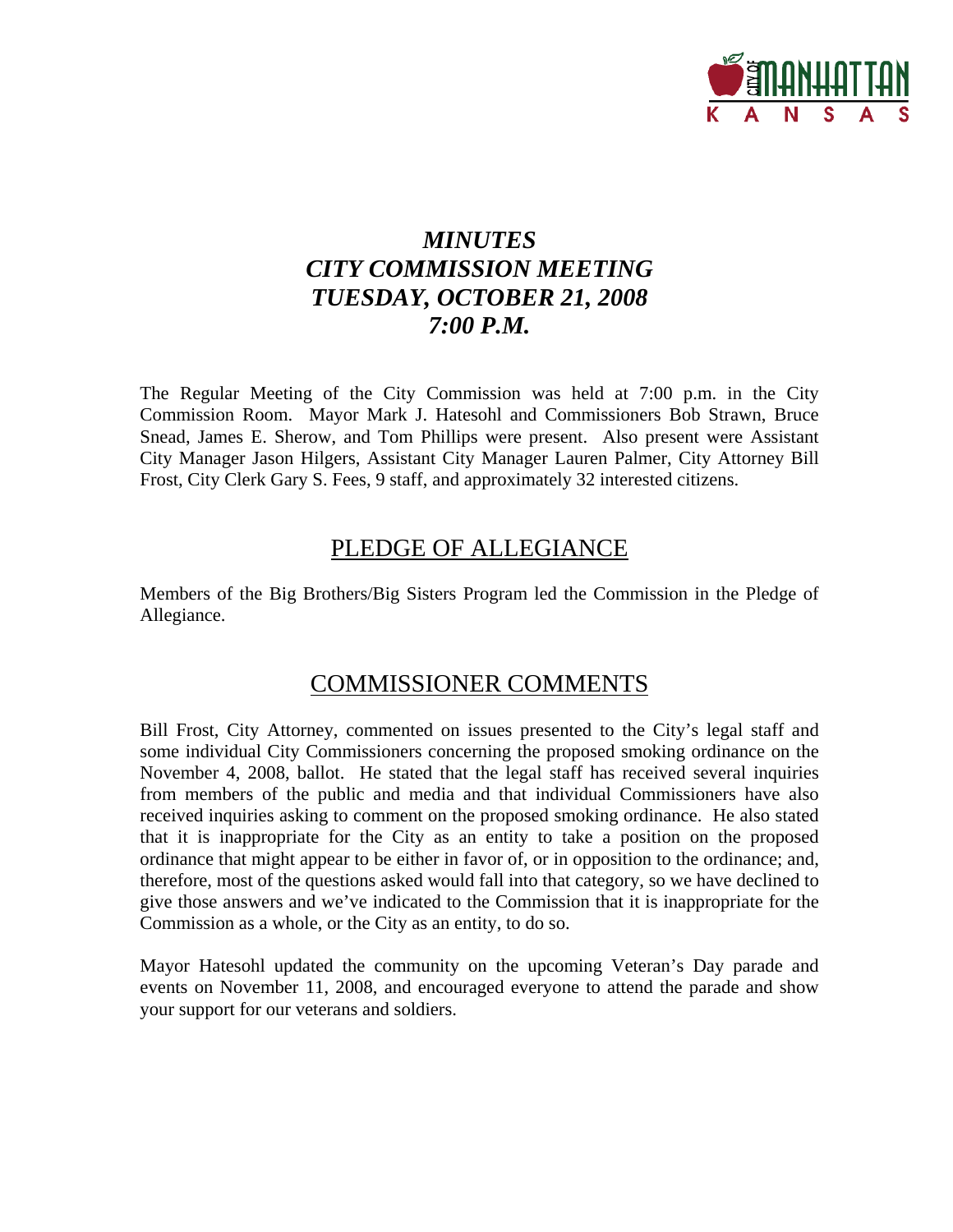**Minutes** City Commission Meeting October 21, 2008 Page 2

### CONSENT AGENDA

(\* denotes those items discussed)

#### **CLAIMS REGISTER NO. 2592**

The Commission approved Claims Register No. 2592 authorizing and approving the payment of claims from October 8, 2008, to October 14, 2008, in the amount of \$880,314.78.

#### **ORDINANCE NO. 6727 – 2009 BOUNDARY AND SERVICE FEES – DOWNTOWN BUSINESS IMPROVEMENT DISTRICT**

The Commission approved Ordinance No. 6727, continuing the establishment of a Downtown Business Improvement District, amending the boundaries, and levying Business Improvement Service Fees, for the year 2009, on businesses located within the District.

#### **ORDINANCE NO. 6728 – 2009 SERVICE FEES – AGGIEVILLE BUSINESS IMPROVEMENT DISTRICT**

The Commission approved Ordinance No. 6728, continuing the establishment of an Aggieville Business Improvement District and levying Business Improvement Service Fees, for the year 2009, on businesses located within the District.

### **ORDINANCE NO. 6729 – EXPAND – NORTH PROJECT AREA TRANSPORTATION DEVELOPMENT DISTRICT**

The Commission approved Ordinance No. 6729 amending the North Project Area Transportation Development District.

#### **ORDINANCE NO. 6730 – REZONE – PENNY'S CONCRETE**

The Commission approved Ordinance No. 6730 rezoning Penny's Concrete, generally located south of the eastern intersection of Eureka Drive and Eureka Terrace, from C-6, Heavy Commercial District with AO, Airport Overlay District, to PUD, Industrial Planned Unit Development District with AO, Airport Overlay District, based on the findings in the Staff Report *(Attachment No. 1)*, with the nine conditions, as modified by the Manhattan Urban Area Planning Board.

#### **ORDINANCE NO. 6731 – ADOPT – 2008 STANDARD TRAFFIC ORDINANCE FOR KANSAS CITIES**

The Commission approved Ordinance No. 6731 incorporating by reference the Standard Traffic Ordinance for Kansas Cities, Edition of 2008.

**\* ORDINANCE NO. 6732 – AMEND – UNLAWFUL HOSTING OF MINORS** Commissioner Snead requested that Item F be moved to the beginning of the general agenda.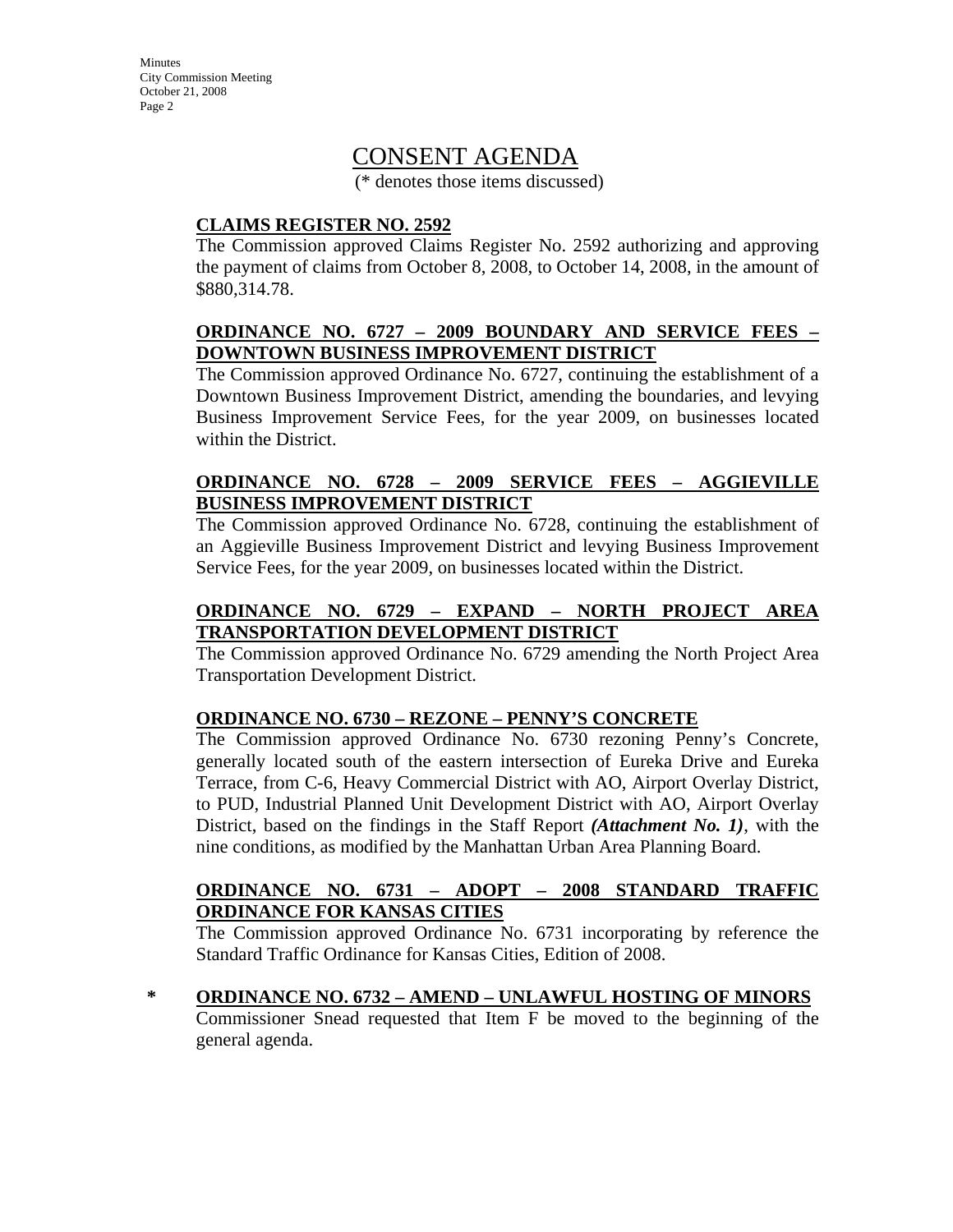# CONSENT AGENDA *(CONTINUED)*

#### **ORDINANCE NO. 6733 – RENAME – HAWTHORNE TERRACE TO HAWTHORNE WOODS TERRACE and HAWTHORNE CIRCLE TO HAWTHRONE WOODS CIRCLE**

The Commission approved Ordinance No. 6733 renaming Hawthorne Terrace to Hawthorne Woods Terrace; and Hawthorne Circle to Hawthorne Woods Circle, both streets being located in Hawthorne Woods Addition, approximately 115 feet west of the intersection of Gary Avenue and Churchill Street.

#### **ORDINANCE NO. 6734 – AMEND COMPOSITION – AIRPORT ADVISORY BOARD**

The Commission approved Ordinance No. 6734 amending Section 7-12 of the Code of Ordinances amending the composition of the Airport Advisory Board to include a position representing Pottawatomie County.

#### **FIRST READING – DESIGNATION -MAIN TRAFFICWAY - TUTTLE CREEK BOULEVARD and MAIN TRAFFICWAY CONNECTION – MARLATT AVENUE (TUTTLE CREEK BOULEVARD TO CASEMENT)**

The Commission approved first reading of an ordinance designating Tuttle Creek Boulevard as a main trafficway and designating Marlatt Avenue from Tuttle Creek Boulevard to Casement Road as a main trafficway connection.

#### **FIRST READING – INSTALL – STOP AND YIELD SIGNS**

The Commission approved first reading of an ordinance establishing traffic control devices at certain intersections within the city limits of Manhattan, based on the recommendations in the Manhattan Area Transportation Strategy Report and Manual of Uniform Traffic Control Devices (MUTCD), and consistent with current practices/policies of the City of Manhattan *(See Attachment No. 2)*.

#### **RESOLUTION NO. 102108-A – SET SELL DATE – GENERAL OBLIGATION BONDS (SERIES 2008-C)**

The Commission approved Resolution No. 102108-A setting November 18, 2008, as the date to sell \$1,865,000.00 in general obligation bonds (Series 2008- C) for the following for the following Street Improvement Projects: *Eureka Addition – Street (ST0613); and Limey Pointe/McCall Road Improvements – Street (ST0627)*.

### **FIRST READING – ISSUE – GENERAL OBLIGATION BONDS (SERIEWS 2008-C)**

The Commission approved first reading of an ordinance issuing \$1,865,000.00 in general obligation bonds (Series 2008-C) for the following for the following Street Improvement Projects*: Eureka Addition – Street (ST0613); and Limey Pointe/McCall Road Improvements – Street (ST0627).*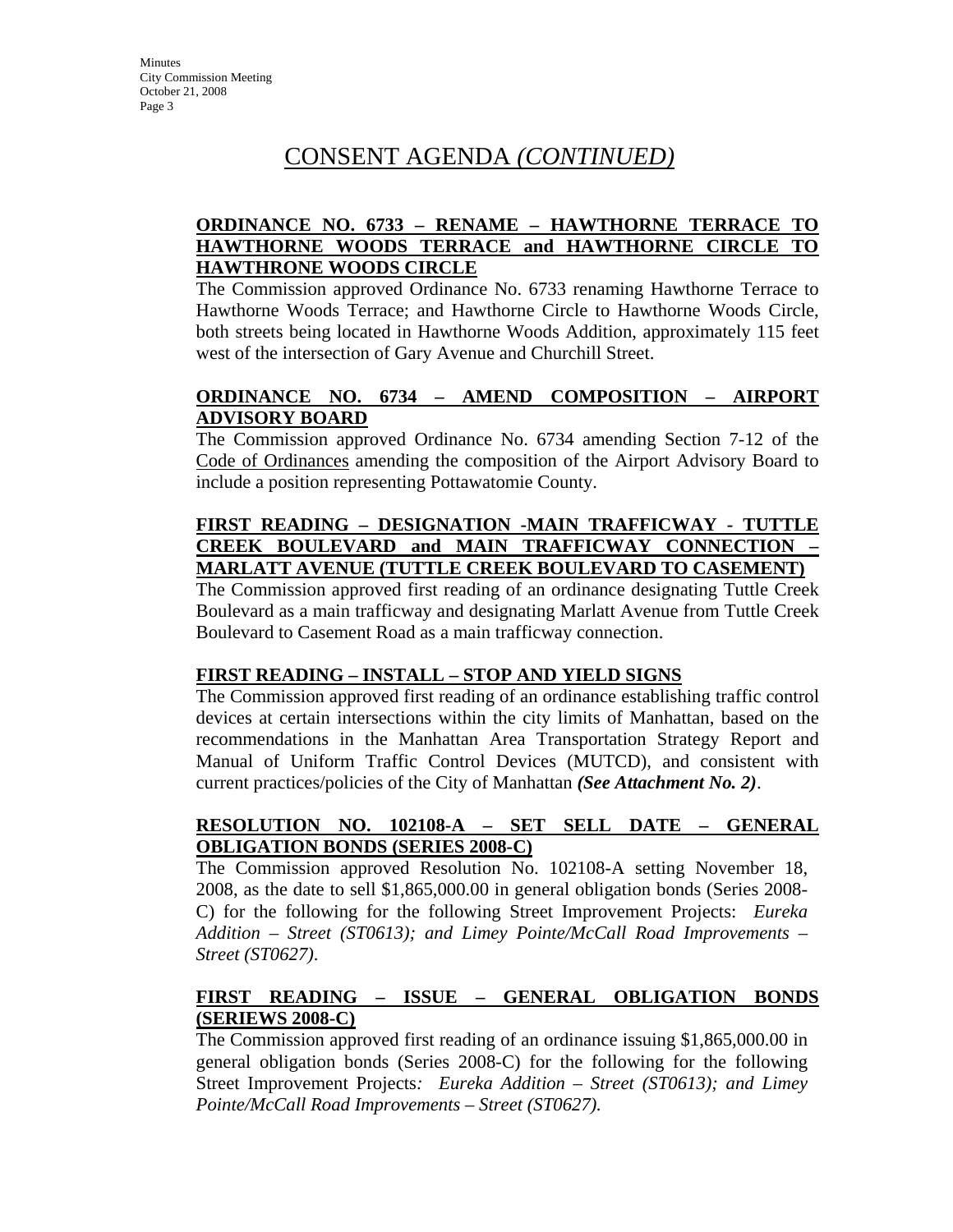# CONSENT AGENDA *(CONTINUED)*

#### **RESOLUTION NO. 102108-D – 2008 IVY DRIVE STORM CHANNEL IMPROVEMENTS (SM0809)**

The Commission found the petition sufficient; approved Resolution No. 102108-D, finding the project advisable and authorizing construction; and authorized City staff to perform engineering services for the 2008 Ivy Drive Storm Channel Improvements (SM0809).

#### **AGREEMENT FOR PURCHASE OF REAL ESTATE – KANSAS STATE UNIVERSITY – US 24 AND MARLATT AVENUE (ST0612)**

The Commission approved and authorized the Mayor and City Clerk to execute the agreement for the acquisition of permanent road easement, permanent drainage easement, and temporary construction easement with Kansas Board of Regents for the US 24 and Marlatt Avenue Street and Stormwater Drainage Improvements (ST0612).

#### **AMENDMENT – ENGINEERING SERVICES – US 24 AND MARLATT AVENUE (ST0612)**

The Commission approved and authorized the Mayor and City Clerk to execute an amendment to the Engineering Services Agreement to the contract with Bartlett and West, Inc., of Manhattan, Kansas, in the amount of \$18,339.00 for the US-24 and Marlatt Avenue Street and Stormwater Drainage Improvements (ST0612).

### **BOARD APPOINTMENTS**

The Commission approved appointments by Mayor Hatesohl to various boards and committees of the City.

#### *City/University Special Project Committee*

Re-appointment of Becky Ballard, 333 Denison Avenue, to a two-year citizen term. Ms. Ballard's term begins immediately, and will expire June 30, 2010.

Appointment of Oscar Montenegro, 1403 College Avenue, to a two-year citizen term. Mr. Montenegro's term begins immediately, and will expire June 30, 2010.

#### *Housing Appeals Board*

Appointment of Mark Bachamp, 1213 Hylton Heights, Suite 129, to a threeyear term. Mr. Bachamp's term begins immediately, and will expire June 30, 2011.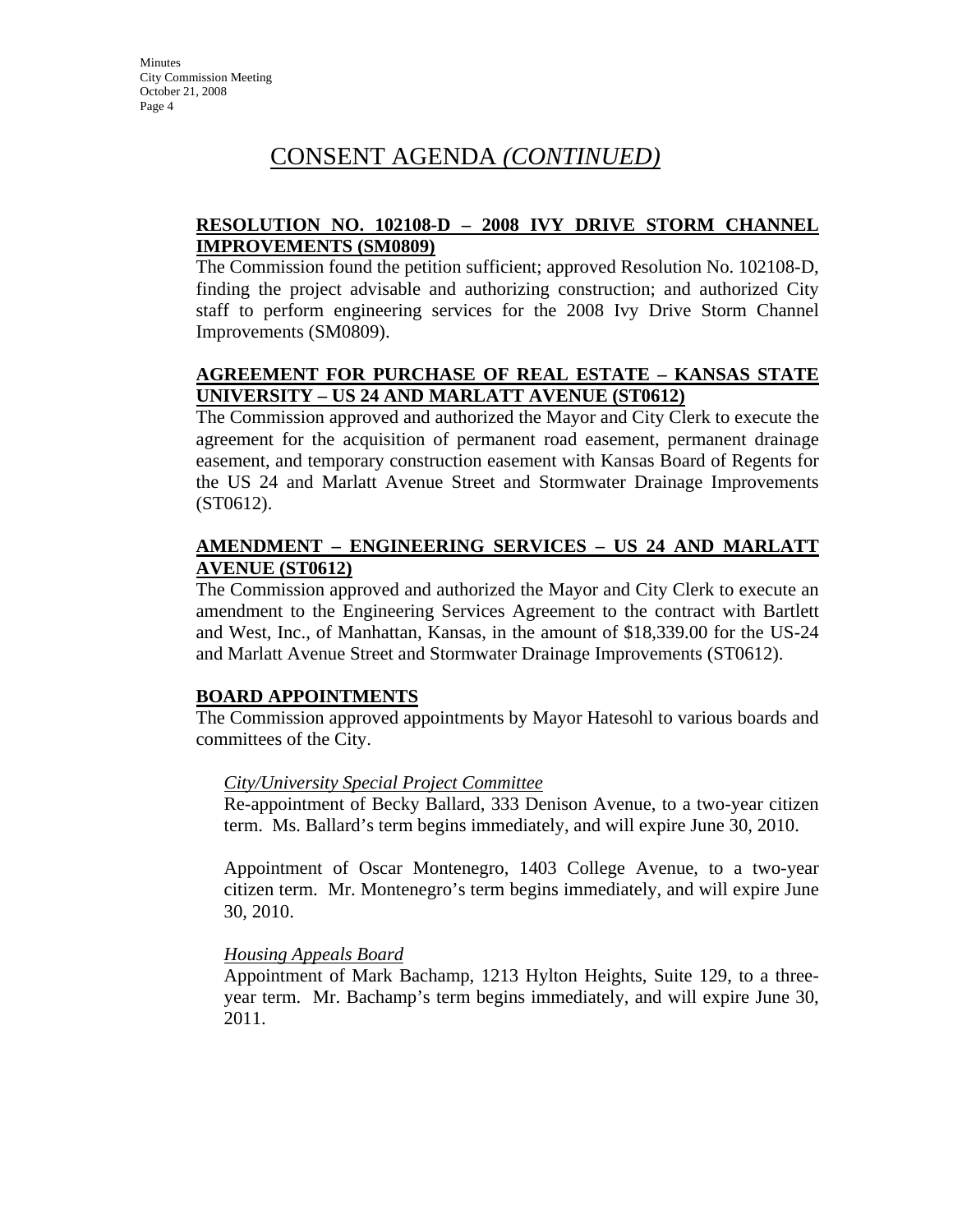# CONSENT AGENDA *(CONTINUED)*

After discussion, Commissioner Snead moved to approve the consent agenda, as amended, with Item F- Ordinance No. 6732 – Amend – Unlawful Hosting Of Minors, which was moved to the beginning of the General Agenda. Commissioner Sherow seconded the motion. On a roll call vote, motion carried 5-0.

### *ITEM REMOVED FROM CONSENT AGENDA*

#### **ORDINANCE NO. 6732 – AMEND – UNLAWFUL HOSTING OF MINORS**

Bill Frost, City Attorney, presented the item and responded to questions from the Commission.

Bill Muir, 2040 Shirley Lane, read a prepared letter from Joe Knopp, 104 Oakwood Circle, expressing his opinion that the proposed ordinance be repealed and allow all cases of hosting to be taken by the Riley County Police Department to the Riley County Attorney to enforce state laws. He stated that we don't need to make the resources of the City of Manhattan available for the enforcement of these laws and have more important public safety issues to be concerned about.

Tim Lindemuth, 500 Denison Avenue, private citizen, informed the Commission that the state law was passed to control situations of hosting minors and voiced concern with the loss of control that some of our young leaders at K-State would encounter, especially if they are officers that cannot be responsible for the actions of everyone.

Scott Jones, Director of Greek Affairs and Assistant Dean of Students, Kansas State University, provided a packet of information dealing with making Healthy Decisions and Interfraternity Council Event Responsibility Policy to the Commission. He then answered questions from the Commission regarding responsibilities of the students, responsibilities of the organization, and policy compliance.

Charles Hostetler, 1715 Thomas Circle, active in fraternity alumni group, informed the Commission that when a policeman asks for the President of the fraternity and cites him for underage drinkers, when he was asleep and had no prior knowledge or involvement, is wrong. He stated that this young man did not meet the criminal test, but had to hire an attorney before the prosecuting attorney finally dismissed the case. He asked to do away with the proposed ordinance and let the County Attorney handle these cases.

Bill Frost, City Attorney, responded to questions from the Commission regarding the types of cases handled in Municipal Court and provided additional information and clarification on the City Ordinance and state law. He stated the difference is whether or not you want these cases handled in Municipal Court or in District Court.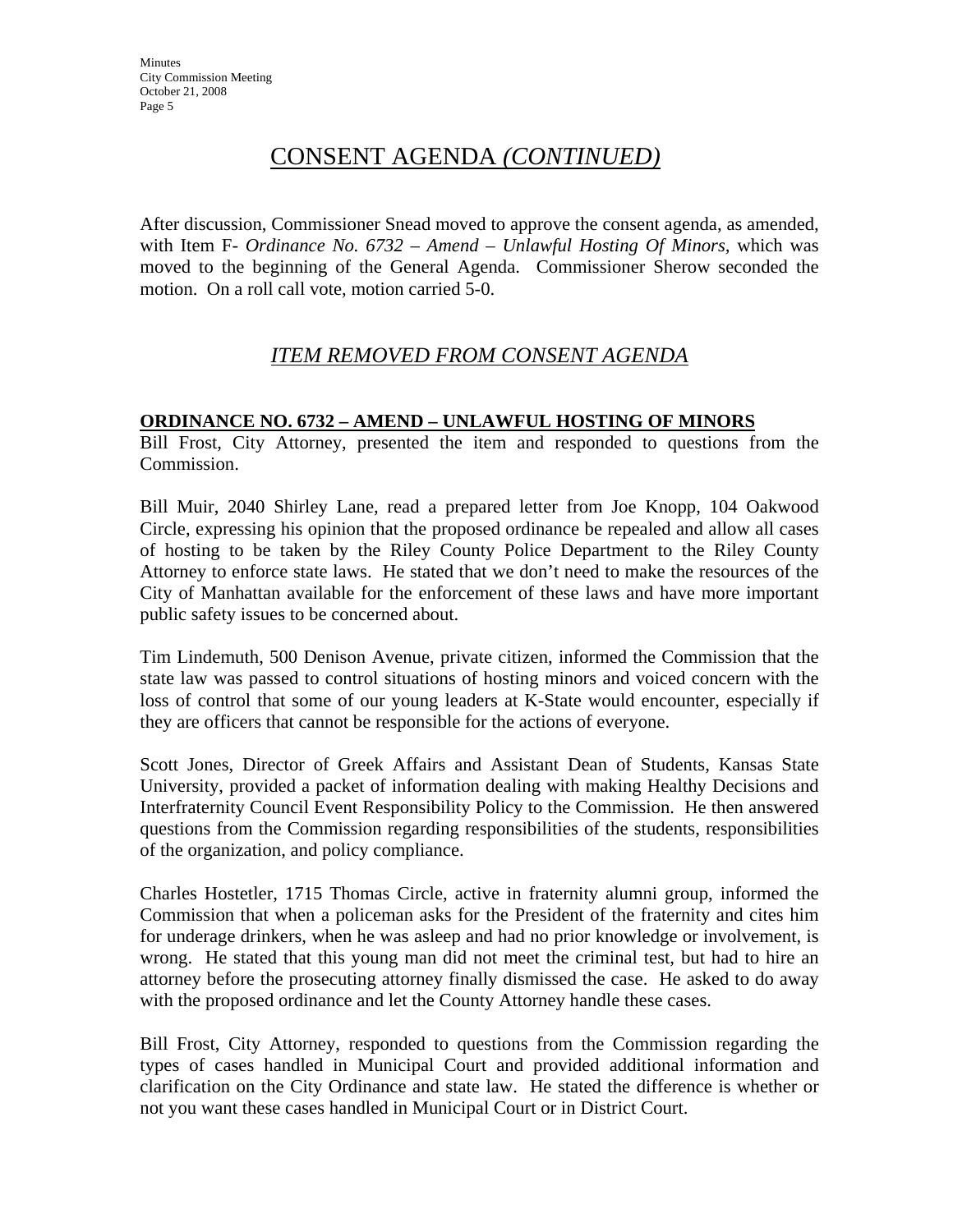### *ITEM REMOVED FROM CONSENT AGENDA*

#### **ORDINANCE NO. 6732 – AMEND – UNLAWFUL HOSTING OF MINORS** *(CONTINUED)*

Commissioner Snead stated that the Riley County Police Department enforces our laws and has a clearer understanding of the regulation. He stated that it is appropriate to have Municipal Court deal with these offenses and is an appropriate ordinance.

Commissioner Strawn stated this is a well intended law that has went beyond its intent and has unintended consequences that negatively impact people.

Commissioner Sherow stated that this is a state law enforced by the Riley County Police Department and is a matter of these issues handled at District Court or being handled more efficiently by Municipal Court.

Commissioner Phillips stated that this ordinance has been on the books for the past four years and appears that additional training and communication has occurred to address the concerns to make this work.

Bill Frost, City Attorney, responded to additional questions from the Commission and provided additional information on the item. He stated that the law applies to everyone, not just fraternities and sororities, and that the dividing line is that you intentionally allowed your premises to be used for underage drinking.

After discussion, Commissioner Snead moved to approve Ordinance No. 6732 amending Section 4-3 of the Code of Ordinances, relating to the unlawful hosting of minors. Commissioner Sherow seconded the motion.

After additional discussion, on a roll call vote, motion carried 3-2, with Mayor Hatesohl and Commissioner Strawn voting against the motion.

# GENERAL AGENDA

#### **RESOLUTION NO. 102108-C – AUTHORIZE - SUPPLEMENTAL BOND INDENTURE AGREEMENT and ISSUE - JUNIOR LIEN TAX INCREMENT FINANCING(TIF) REVENUE BONDS**

Jason Hilgers, Assistant City Manager, presented the item. He then answered questions regarding the rating of the bonds and the agreement.

Bill Frost, City Attorney, provided additional information on the bonds.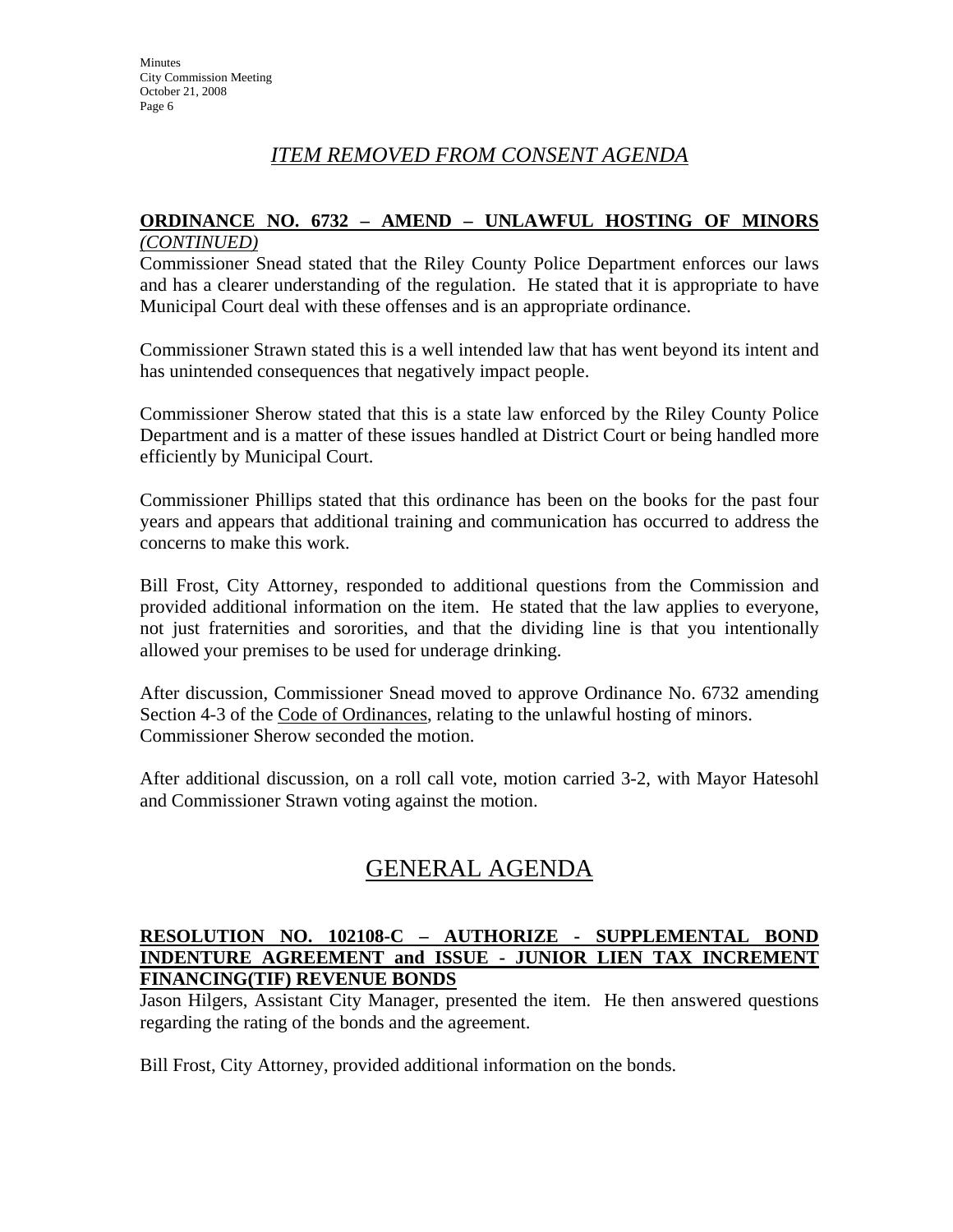# GENERAL AGENDA *(CONTINUED)*

#### **RESOLUTION NO. 102108-C – AUTHORIZE - SUPPLEMENTAL BOND INDENTURE AGREEMENT and ISSUE - JUNIOR LIEN TAX INCREMENT FINANCING(TIF) REVENUE BONDS** *(CONTINUED)*

Jason Hilgers, Assistant City Manager, responded to additional questions and informed the Commission that tonight's action has no bearing on the City's previous agreement. He stated that this action will allow Dial Realty to obtain additional collateral required to secure private construction loans for the North Project.

Bob Welstead, Dial Realty, informed the Commission that the economic climate has changed and that it is tougher doing business. He provided background information on Dial's request and gave a general construction update on the North Project area.

Dee R. Ross, 2304 Brockman Street, asked if Dial had obtained the 70 percent amount required to be leased in the North Project area and asked by the project was delayed.

After discussion, Commissioner Snead moved to approve Resolution No. 102108-C authorizing the supplemental bond indenture agreement and issuance of junior lien special obligation TIF revenue bonds for the North Project. Commissioner Sherow seconded the motion. On a roll call vote, motion carried 5-0.

#### **POLICY RESOLUTION NO. 102108-B - CODE OF ETHICS**

Brian Williams, Management Assistant, presented the item and responded to questions from the Commission.

Commissioner Sherow suggested that the Conflict of Interest section, include the word "Individual" at the beginning of paragraph b.) i.) a) found in Section One of the resolution.

Commissioner Strawn stated that he sent Mr. Williams and the City Commissioners sample language for consideration to the Conflict of Interest portion of the policy resolution.

Brian Williams, Management Assistant, and Bill Frost, City Attorney, discussed the proposed changes offered by Commissioner Strawn and the current wording and intent of the wording in the proposed policy resolution.

The Commission discussed the wording in the Conflict of Interest section of the proposed resolution. There was additional discussion about objectivity, impartiality, biases, experiences, expertise, family conflicts, quasi judicial matters, and the importance of the individual to make a judgment whether he/she has a conflict of interest or not.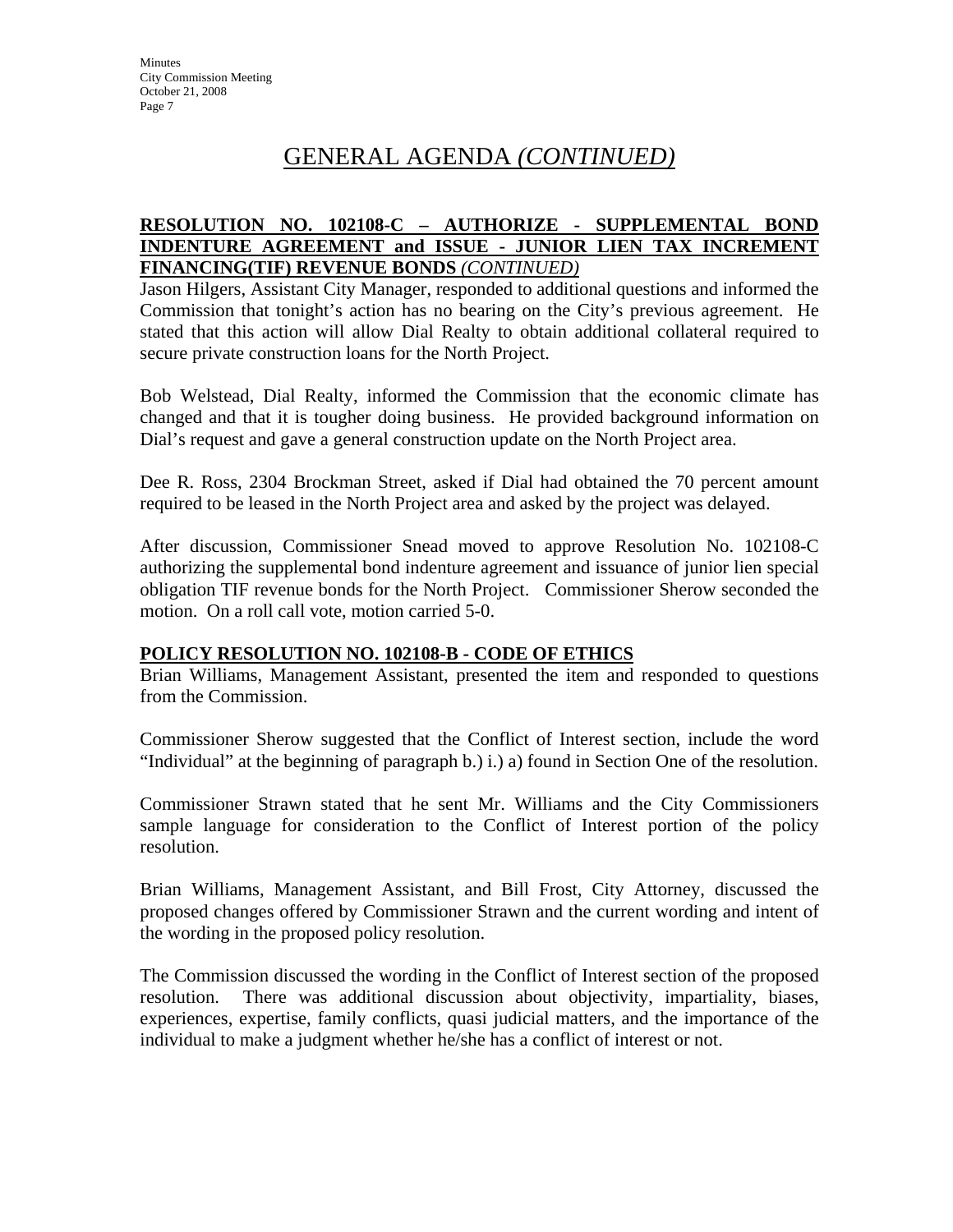# GENERAL AGENDA *(CONTINUED)*

#### **POLICY RESOLUTION NO. 102108-B - CODE OF ETHICS** *(CONTINUED)*

Commissioner Strawn stated that the Code of Ethics adopted needs to be held to a higher standard and that matters should be judged objectively and impartially. If not, he said that the individual should not be judging the matter and will need to recuse yourself.

Bill Frost, City Attorney, and Brian Williams, Management Assistant, provided additional clarification to the wording in the proposed resolution, specifically in the Conflict of Interest section.

Dee R. Ross, 2304 Brockman Street, asked the Commission what the penalties are for failure to comply with the ethics policy.

Commissioner Strawn stated that it is up to the individual to make the call if you have a conflict of interest. He re-iterated that the Code of Ethics is a higher standard and if you have a conflict that you need to step down.

Jason Hilgers, Assistant City Manager, informed the Commission that the City Manager would implement an ethics policy to be incorporated into the City Personnel Policy.

Dee R. Ross, 2304 Brockman Street, asked what actions or penalties would be taken against an employee breaking the Code of Ethics policy.

Jason Hilgers, Assistant City Manager, responded to questions.

Mayor Hatesohl stated that the Code of Ethics policy would apply to City Commissioners, Board and Committee members, and would be addressed by the City Manager into the employee policy manual for City employees.

Brian Williams, Management Assistant, provided clarification on the item.

Commissioner Strawn thanked those involved with crafting the Code of Ethics document and to proceed ahead with the implementation process within the City, Commissioners, and Boards and Committees.

Commissioners Phillips thanked Commissioner Strawn for his leadership and efforts on the Code of Ethics committee and thanked Edd Savage and City staff for their work on this document.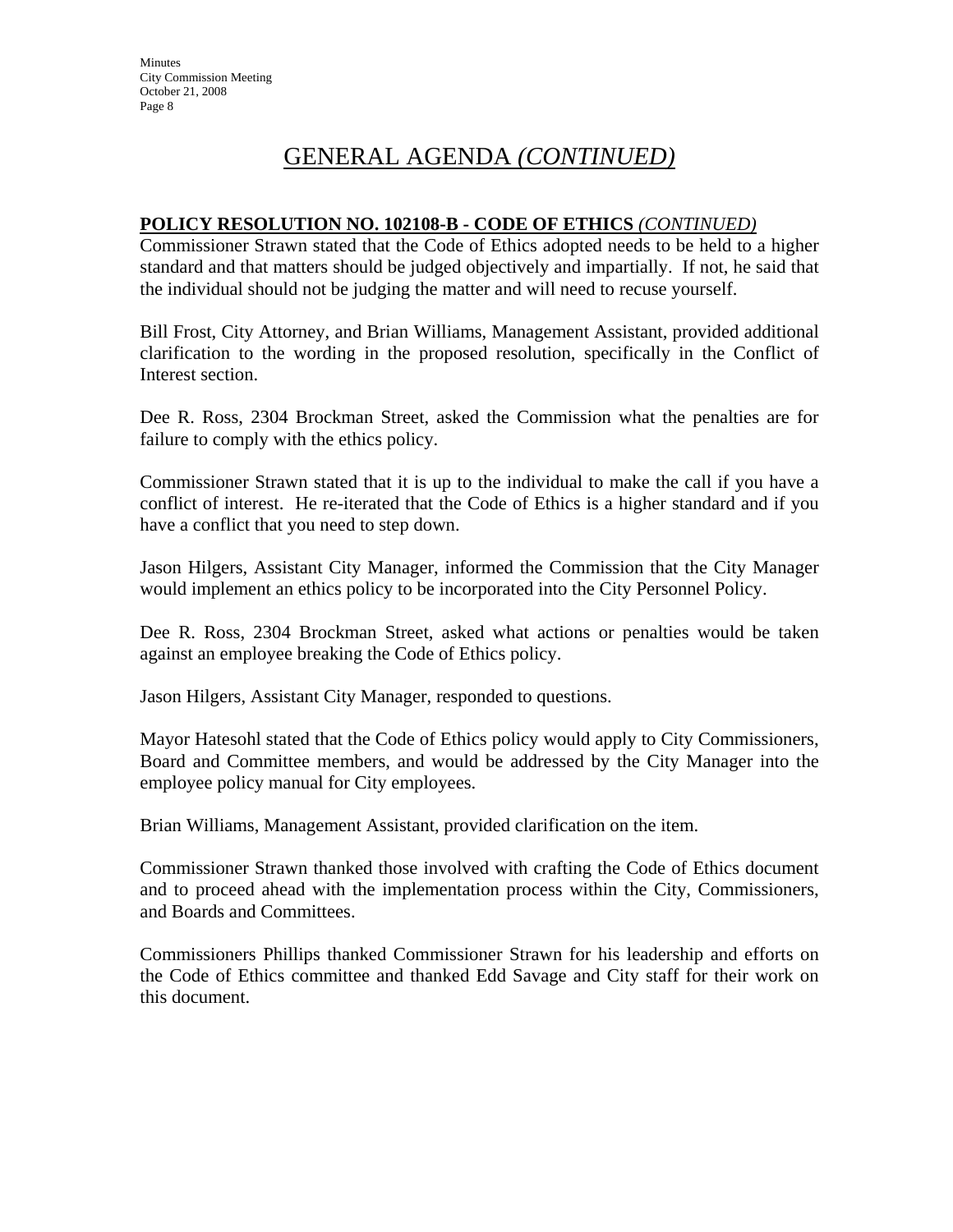Minutes **City Commission Meeting** October 21, 2008 Page 9

### **GENERAL AGENDA (CONTINUED)**

#### POLICY RESOLUTION NO. 102108-B - CODE OF ETHICS (CONTINUED)

After discussion, Commissioner Sherow moved to approve Resolution No. 102108-B. establishing a Code of Ethics for the City of Manhattan's elected and appointed officials, and granting specific authority, and direction, to the City Manager to establish and maintain a comparable administrative Code of Ethics and relevant administrative policies for the City's employees, with the provision to amend statement under b.)i.)a) Legal Standards pertaining to Conflicts of Interest on page three of the resolution and insert "Individual" before City Commissioners. Commissioner Strawn seconded the motion. On a roll call vote, motion carried 5-0.

#### **ADJOURNMENT**

At 9:15 p.m. the Commission adjourned.

**City Clerk**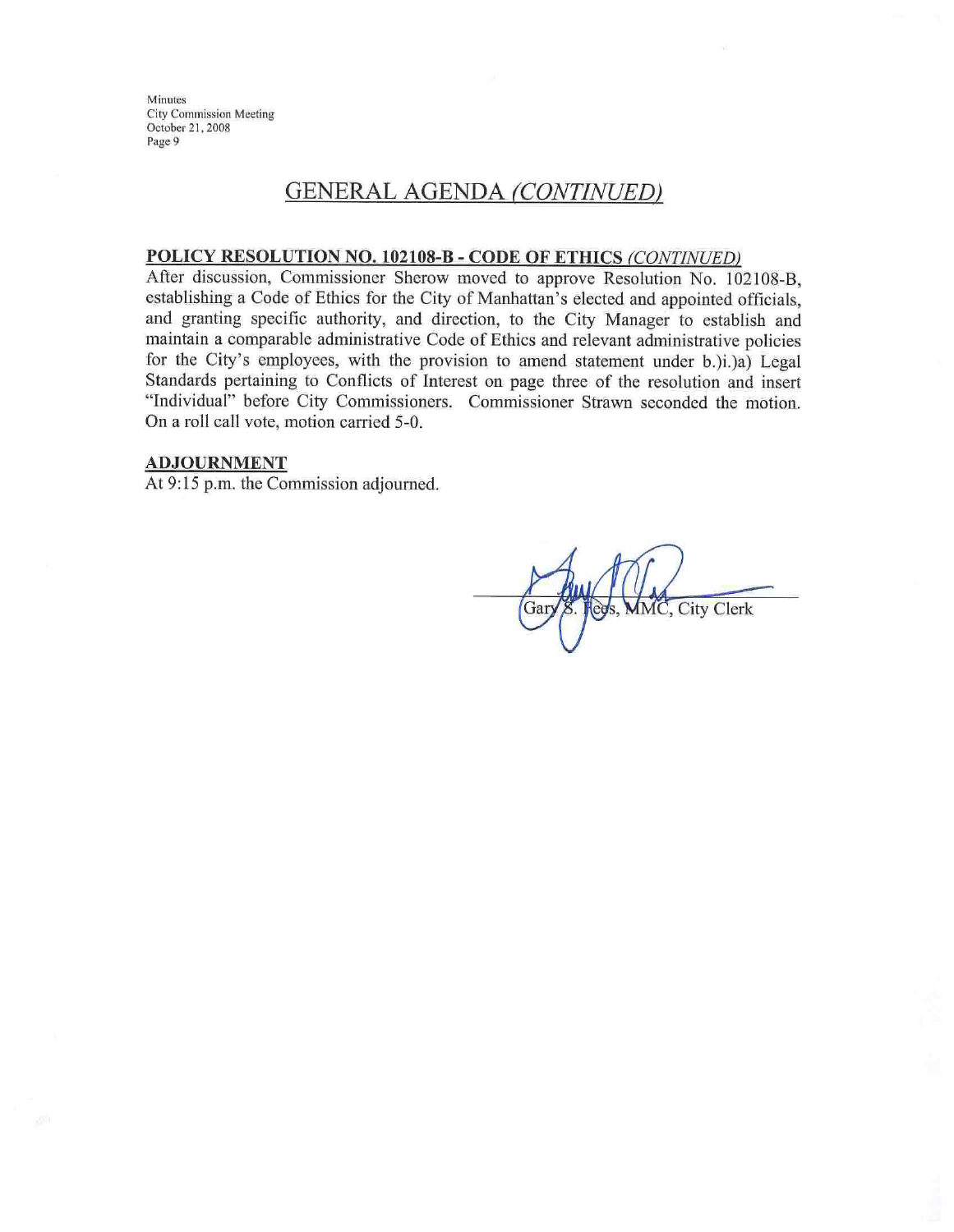#### **STAFF REPORT**

#### **APPLICATION TO REZONE PROPERTY TO PLANNED UNIT DEVELOPMENT DISTRICT**

### **BACKGROUND**

**FROM:** C-6, Heavy Commercial District, with AO, Airport Overlay District.

**TO:** PUD, Industrial Planned Unit Development District, with AO, Airport Overlay District.

**APPLICANT:** Penney's Concrete Inc. - David Hoover, President.

**ADDRESS:** 23400 West 82<sup>nd</sup> Street, Shawnee Mission, KS 66227.

**OWNER:** SSF Development, LLC % SCI of Manhattan Inc. – Tim Schultz.

**ADDRESS:** 1213 Hylton Heights, Ste 129, Manhattan, KS 66502.

**DATE OF PUBLIC NOTICE PUBLICATION:** Monday, August 25, 2008.

**DATE OF PUBLIC HEARING: PLANNING BOARD:** Monday, September 15, 2008.

**CITY COMMISSION:** Tuesday, October 14, 2008.

**LOCATION:** Generally located south of the eastern intersection of Eureka Drive and Eureka Terrace along the east side of Eureka Terrace, and immediately south of Star Lumber & Supply.

**AREA:** Total area: 6.6 acres, which will consist of Lot 12 (2.299 acres), Lot 13 (1.382 acres),

Lot 14 (1.481acres), and Lot 15 (1.481 acres.)

**PROPOSED USE:** The proposed use is a permanent Concrete Batch Plant, a portable Concrete Batch Plant, the production and storage of concrete landscaping blocks for retaining walls, office, other accessory uses such as landscaping, lighting, signage, and a future shop. Both plants may operate on the site if concrete demand requires both plants to operate concurrently, or the portable plant may relocate if demand for a remote site is needed. Kansas Department of Health and Environment (KDHE) air and water quality regulations affecting the use are attached. The property will be owned and maintained by Penny's Concrete Inc.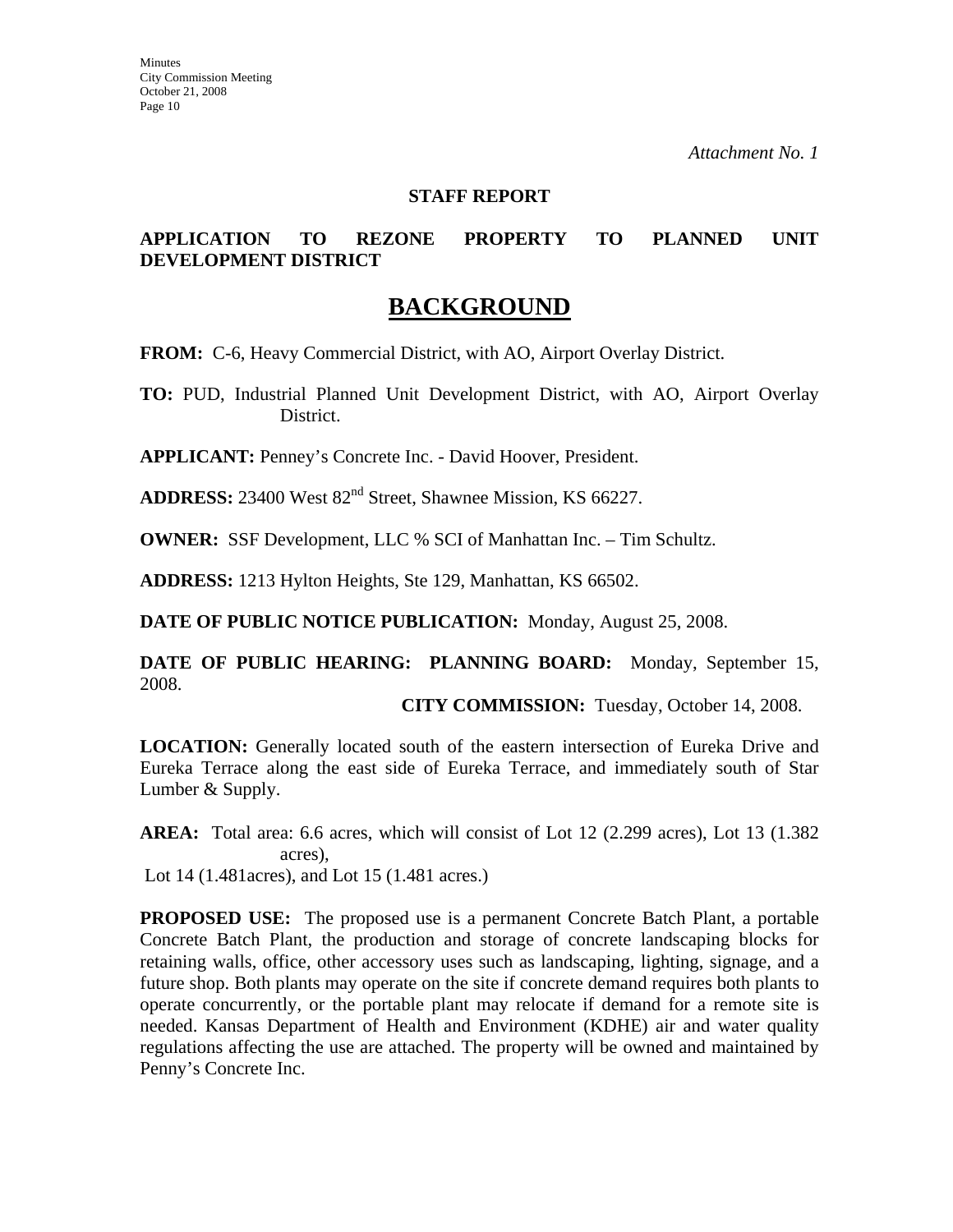Concrete Batch Plants and the other uses described above are permitted uses in the I-4, Heavy Industrial District (attached). However, proposed setbacks and screening, which will exceed the requirements of the I-4 District or the current C-6 District.

The application documents indicate there will be ten employees initially consisting of drivers and plant operators. Hours of operation are from 6 a.m. to 7 p.m., with other hours possible depending on concrete demand. For example, in summer months, deliveries may be made to sites at 3 a.m. due to hot weather. On an average day, from 30 to 46 trucks may be in and out of the PUD.

**PROPOSED BUILDINGS AND STRUCTURES:** Two concrete batch plants, one of which is a fixed structure inside a shell building and is a permanent plant on the site. The second plant is portable and can be relocated as needed, or may be operational in the PUD, to meet concrete demand. Attached to the permanent batch plant is an office and shop. A separate future shop is shown to the north of the permanent batch plant (structural elements of the building and batch plants are shown on the PUD plan sheets.)

An above ground diesel fuel station and a wash-out pit are generally located in the northern part of the site, with aggregate storage generally in the southeastern part of the site. The washout pit is for cleaning of concrete trucks into sedimentation basins. Landscape block production and storage is in the north central part of the site, to the east of the future shop. A majority of the site will be concrete surfaced (62%). To capture the increased storm water runoff, a retention basis and drainage channels are proposed. The basin is proposed on the eastern side of the site with drainage channels on the north and south sides of the site.

A ground sign is proposed along Eureka Terrace. A flag pole is also proposed to the south of the ground sign. Flag poles are generally exempt from the yard requirements, provided no part of the flag extends beyond the property line.

The proposed PUD is on Lots 12-15 of the Eureka Addition. Proposed building placement over lot lines may require a Final Plat to create one lot in order to address Building Code requirements.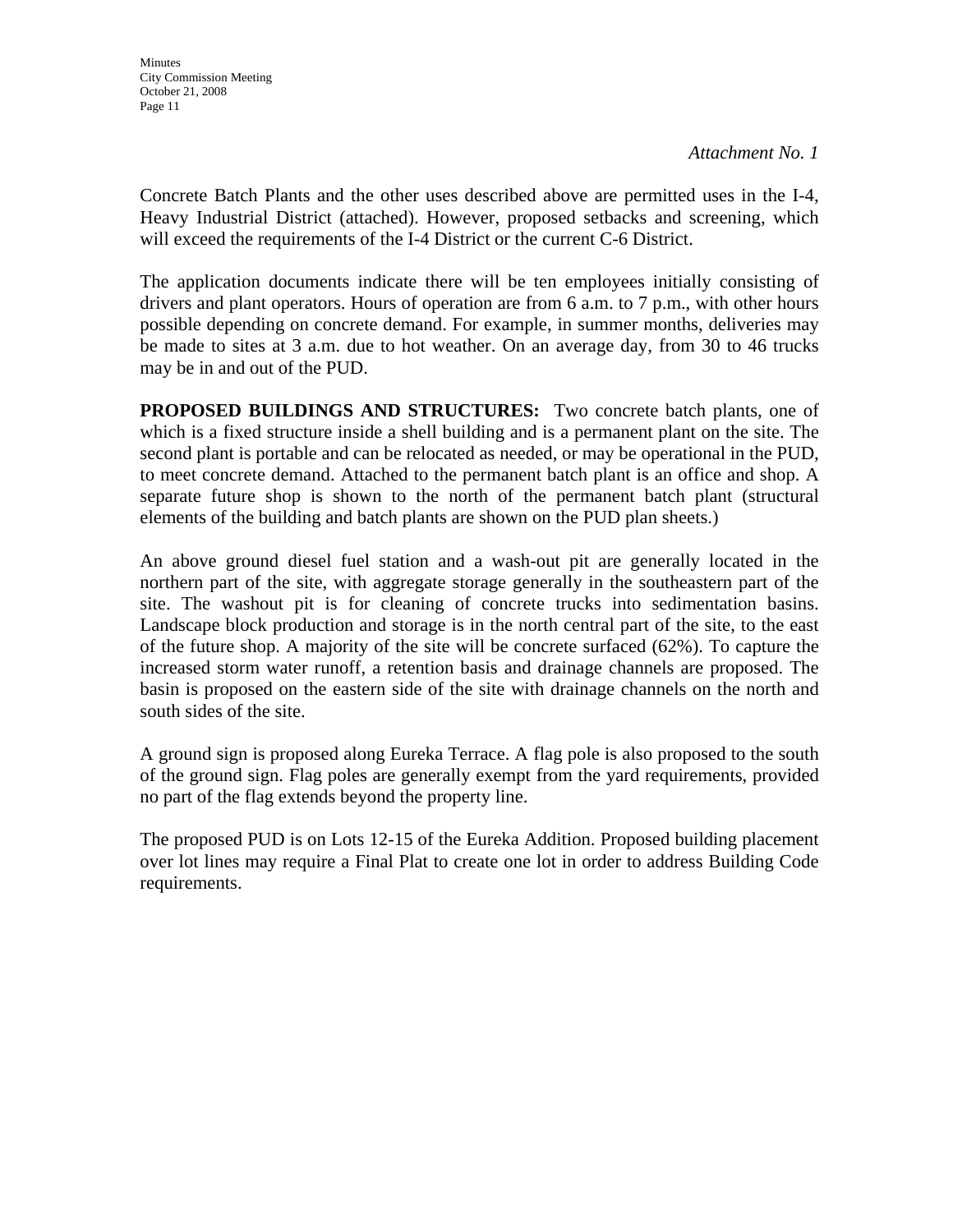**Minutes** City Commission Meeting October 21, 2008 Page 12

*Attachment No. 1* 

#### **PROPOSED LOT COVERAGE**

| Use<br><b>Buildings and Structures</b> | <b>Square Feet</b><br>30,177 | <b>Percentage</b><br>11% |
|----------------------------------------|------------------------------|--------------------------|
| Driveways/Paving                       | 179,300                      | 62%                      |
| Landscape Area                         | 79,300                       | 27%                      |

#### **PROPOSED SIGNS**

The sign proposal consists of one ground sign, constructed of concrete, which measures seven feet in length by three feet six inches in height, or 24.5 square feet in area. The sign is externally lit and located parallel to Eureka Terrace and midway between the two access points to the site. The sign is set back approximately 20 feet from the front lot line. The proposed sign meets the sign requirements for the I-2, Industrial Park District, which is the recommended zoning district for industrial PUD signage. In addition, exempt signage such as address numerals and other exempt signs will be part of the proposal (attachment.)

**PROPOSED LIGHTING:** Thirty five foot light pole on a two foot six inch base and full cutoff lights on buildings.

## **REVIEW CRITERIA FOR PLANNED UNIT DEVELOPMENTS**

**1. LANDSCAPING:** Landscaping is functional for the heavy industrial nature of the site and will consist of a landscaped front yard of grass with foundation plantings along the front screening wall, facing Eureka Terrace. The perimeter of the site will be fenced along the north, south and east lot lines and landscaped inside the same perimeter with 98, five to six foot evergreen trees around the majority of those boundaries, except for the Breakout Area, see below under **DRAINAGE**, along the southeastern lot line, which will be landscaped with 14 ornamental trees to maintain conveyance of the flood waters in the Breakout Area. The proposed evergreens have a mature height of 40 to 50 feet. A short two to three foot berm is also proposed along the south lot line to elevate the evergreen trees to screen industrial operations in the southern part of the PUD. The northern, eastern and southern boundaries of the site will also include grass lines drainage ditches and the retention pond. Landscaped areas will be irrigated with underground systems and maintained by the applicant.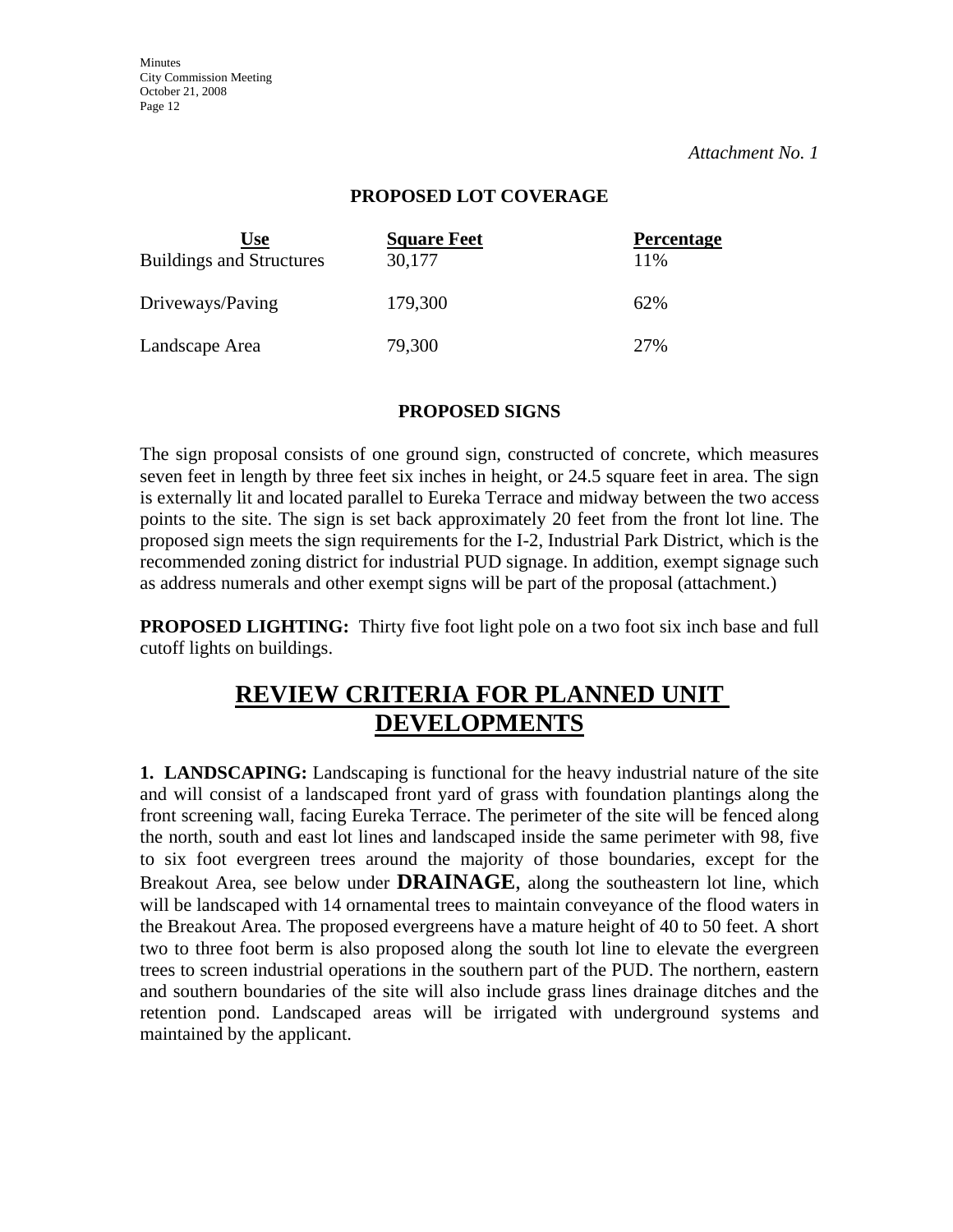**2. SCREENING:** A six foot eight inch concrete block screening wall is proposed along the majority of the eastern, Eureka Terrace frontage, except for two, four foot tall gray steel tubing entrance gates. The remainder of the site will be screened by a six foot slatted security fence on the east and south lot lines. There is an existing screening fence on the Star Lumber property abutting the proposed PUD; however, the applicant has proposed a dense row of evergreen trees to further screen the Star Lumber site. The bottom of fencing in the Breakout Area will elevated approximately two feet to allow conveyance of flood waters in the Breakout Area. Ornamental trees will be pruned to allow conveyance of flood waters.

Trash dumpsters are intended to be behind buildings.

**3. DRAINAGE:** A drainage study was submitted in 2006 with the Preliminary Plat for the entire Eureka Addition subdivision. The study was reviewed and accepted by the City Engineer (attachments.)

The proposed PUD will drain to grass lined drainage ditches along the north and south edges of the site or directly to the grass lined retention pond proposed on the east side of the PUD. The retention pond will be owned and maintained by the applicant. An updated description of the proposed retention basin and resulting storage was submitted by Monty Prescott, P.E., BG Consultants, dated September 10, 2008. The update was reviewed and accepted by the City Engineer (attachments.) The retention pond is designed to hold the 100 Year storm. If needed a storm water small pump will pump retained water into the City's storm water system, consisting of curb and gutter and storm water pipes and inlets, located near the northwest corner of the site.

Part of the proposed PUD is in the regulated and buildable portion of the 100 Year Flood Plain, with the remainder is in the 500 Year Flood Plain, which is not regulated.

Specifically, the southeastern portion of Lot 12 is in the 100 Year Flood Plain and divided into the buildable portion, Floodway Fringe, with development subject to the Flood Plain Regulations. A small portion in the 100 Year Flood Plain is in a unique area identified on the Flood Insurance Rate Map and Flood Insurance Study (FIS) as a Breakout Area. The Breakout Area is treated like a Floodway. The FIS indicates the Floodways of the Eureka Valley tributary were computed based on a reduced discharge due to a split flow from the north towards Eureka Lake. Because of this, the conveyance of flood waters must be maintained at 2,000 cubic feet per second in the Breakout Area (page 16 of the adopted Flood Insurance Study for Riley County and Incorporated Areas, February 4, 2005 attached.) The applicant's consultant, Monty Prescott, P.E., BG Engineering, provided a statement (attached), dated September 8, 2008 that the proposed ornamental trees would not interfere with the flood water conveyance within the Breakout Area. In addition, the slatted fence will be elevated 2.2 feet above grade for conveyance of flood water in the breakout Area. Prescott has verbally indicated that the slatted fence posts in the Breakout Area will not interfere with the conveyance of flood waters.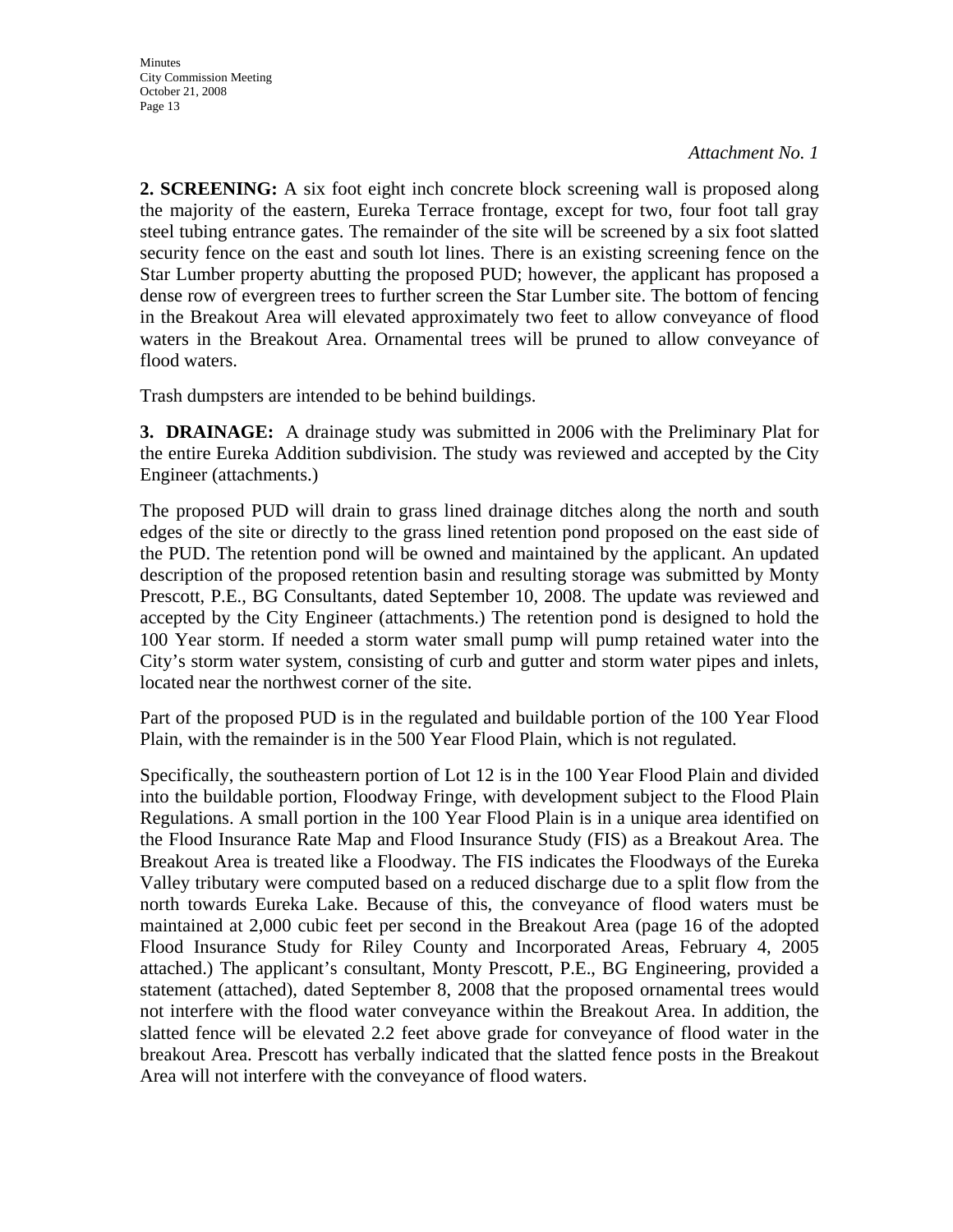Development is defined in Article X, Flood Plain Regulations, of the Manhattan Zoning Regulations and means "Any man-made change to improved or unimproved real estate, including but not limited to buildings or other structures, levees, levee systems, mining, dredging, filling, grading, paving, excavation or drilling operations or storage of equipment or materials located within the area of special flood hazard." A Flood Plain Development permit will need to be applied for and approved prior to development of that part of the site in both the Breakout Area and Floodway Fringe. Additional review by the Kansas Division of Water Resources may be needed dependent upon the extent of fill in the 100 Year Flood Plain and other factors.

**4. CIRCULATION:** Access to the PUD is safe and efficient. Access is from two curb cuts onto Eureka Terrace. Internal circulation within the industrial site is on concrete pavement. A small portion of Eureka Drive between Eureka Terrace and S. Scenic Drive is in the Riley County budget for improvement in 2009 (application documents page 4 of 6.) The site and Eureka Addition will be served by the future K-18 realignment, which currently shows the highway near the eastern boundary of the PUD (application documents page 4 of 7.)

### Traffic Analysis

A traffic analysis of the Eureka Addition was submitted with the Preliminary Plat and reviewed and accepted by the City Engineer (attachment.) An updated analysis was not required with the PUD application.

Minimal impact to the surrounding street system was determined with the Preliminary Plat. The number of vehicle trips associated with the concrete batch plat is minimal in comparison to the total number of trips expected with the full build out of the Eureka Addition. Based on the application documents, the Eureka Addition will generate 785 vehicles per day at the east entrance (Eureka Terrace and Eureka Drive) and 2,045 vehicles per day at the west entrance (Eureka Terrace and Eureka Drive). The proposed PUD will generate 60 to 92 trips per day (application documents page 4 of 6.)

#### Sidewalks

A sidewalk was shown on the Preliminary Plat on the west side of the Eureka Addition, which met the requirement for sidewalks on local streets as required by the Manhattan Urban Area Subdivision Regulations.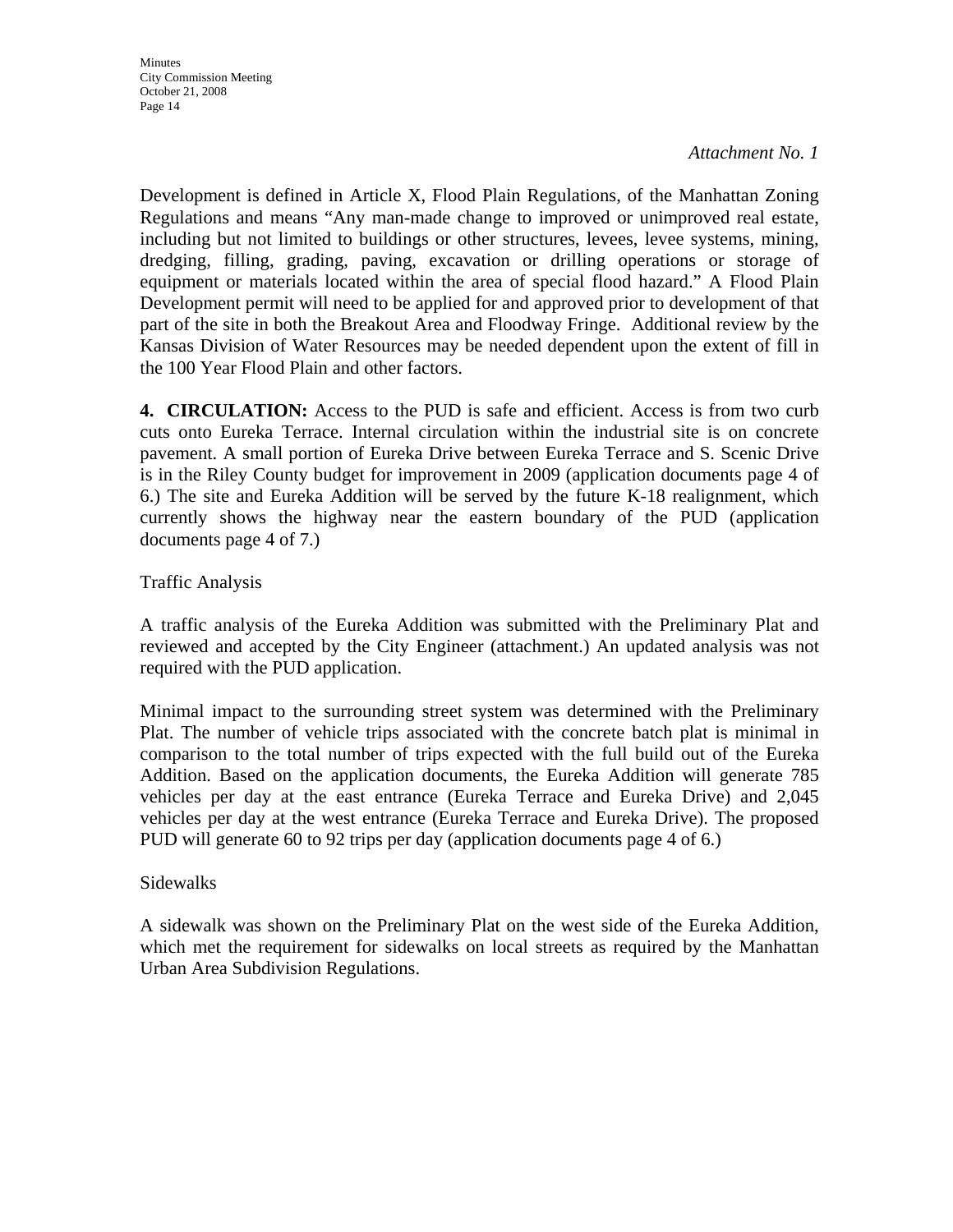Off-Street Parking

Off-street parking was calculated based on the floor area of the office/shop for Plant 1. A minimum of four spaces are required as a manufacturing and processing activity and seven are proposed. The future shop would require 20 parking spaces based on floor area. Adequate space for off-street parking is available on the site for concrete trucks and other vehicle storage.

**5. OPEN SPACE AND COMMON AREA:** The site is primarily a heavy industrial processing site for concrete production and storage. Open landscaped space around the perimeter of the site will be owned and maintained by the property owner.

**6. CHARACTER OF THE NEIGHBORHOOD:** A largely undeveloped light industrial/industrial park and heavy commercial neighborhood within the Eureka Addition, with Star Lumber & Supply being the only existing business in the subdivision. The neighborhood to the north of rezoning site is Star Lumber, the Flint Hills Job Corps Center and agricultural fields. The neighborhood to the immediate south and west of the rezoning site is undeveloped light industrial and industrial park lots. Further to the south are agricultural fields. The dominate use to the southwest is the Manhattan Regional Airport. Residential neighborhoods are to the west of the Eureka Addition. The neighborhood to the east of the rezoning site is the future realigned K-18 Highway Corridor. Its current use is an agricultural field. The Comprehensive Plan suggests the area to the east of the rezoning site and may develop as Industrial and Community Commercial. In the future, the neighborhood will be along a major highway corridor and continue to be an important gateway to the City.

# **MATTERS TO BE CONSIDERED WHEN CHANGING ZONING DISTRICTS**

**1. EXISTING USE:** The site is a vacant heavy commercial property, which is zoned and platted, and can be served by public improvements for heavy commercial land uses allowed in the C-6/AO District, as well as the permitted uses of the C-5, Highway Service Commercial District, subject to a Conditional Use Permit, which must be approved by the Manhattan Board of Zoning Appeals.

**2. PHYSICAL AND ENVIRONMENTAL CHARACTERISTICS:** The site is flat and covered with field grasses, and within the 100 Year and 500 Year flood Plains.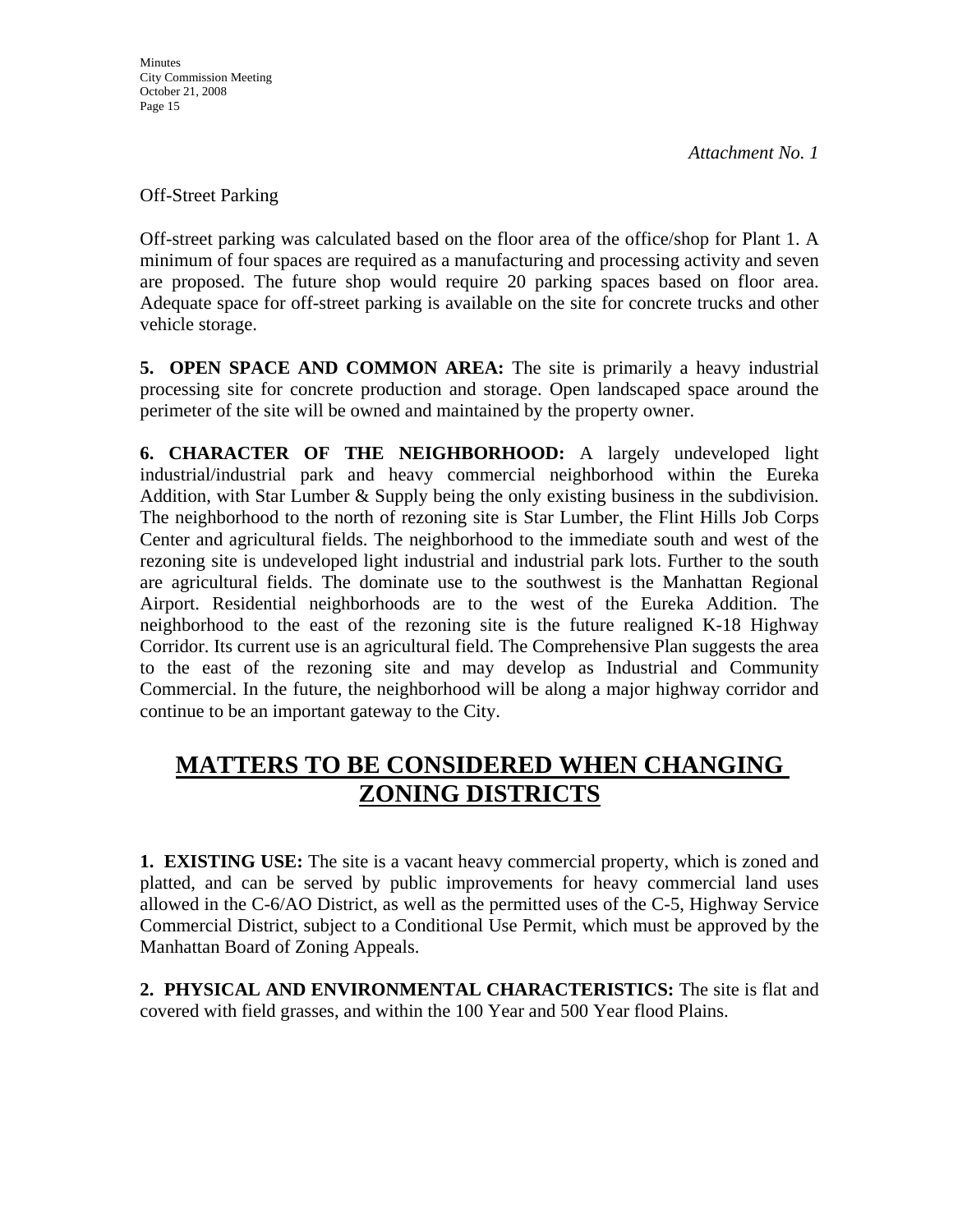The site is entirely within the Horizontal and Conical Zones of Manhattan's Regional Airport, which requires that the AO, Airport Overlay District, be added to the site. The northwest corner of the site is also within the Approach and Transitional Zones of the airport. Future uses (structures and trees), which are within these Zones may be required to obtain, and be granted, an Airport Compatible Use Permit prior to construction, planting or change to the structure or tree, see below under **CONSISTENCY WITH INTENT AND PURPOSE OF THE ZONING ORDINANCE** for further information concerning the AO District.

### **3. SURROUNDING LAND USE AND ZONING:**

**(a.) NORTH:** Lumber wholesale (Star Lumber & Supply, Eureka Drive, Flint Hills Job Corps, and agricultural fields; C-6/AO Districts, U, University District, and Riley County G-1, General Agricultural District.

**(b.) SOUTH:** Undeveloped heavy commercial lots and agricultural fields; C-6/AO Districts and Riley County G-1 District.

**(c.) EAST:** Agricultural fields, Eureka Drive, Scenic Drive, and K-18 highway; Riley County G-1 District.

**(d.) WEST:** Eureka Terrace, and undeveloped light industrial lots and undeveloped industrial park lots; I-3, Light Industrial District with AO District and I-2, Industrial Park District with AO District.

### **4. CHARACTER OF THE NEIGHBORHOOD:** See above under number **6, CHARACTER OF THE NEIGHBORHOOD**.

**5. SUITABILITY OF SITE FOR USES UNDER CURRENT ZONING:** The site is suitable for the Permitted and Conditional Uses of the C-6/AO Districts.

**6. COMPATIBILITY OF PROPOSED DISTRICT WITH NEARBY PROPERTIES AND EXTENT TO WHICH IT MAY HAVE DETRIMENTAL AFFECTS:** Nearby properties to the north are a lumber wholesale supply, Flint Hills Job Corps and Eureka Drive, a portion of which is within the City of Manhattan and a portion, between Eureka Terrace and Scenic Drive, is in Riley County. Nearby properties to the east are undeveloped County G-1. Nearby properties to the west are undeveloped light industrial and industrial park lots in the Eureka Addition. Further to the west are singlefamily homes in the Ady Addition; residential property lines are approximately 890 feet west of the rezoning site. Eventually, these residential neighborhoods will be separated by I-3, Light Industrial and I-2, Industrial Park development. Nearby properties to the south are undeveloped parts of the Eureka Addition, agricultural fields and the Manhattan Regional Airport.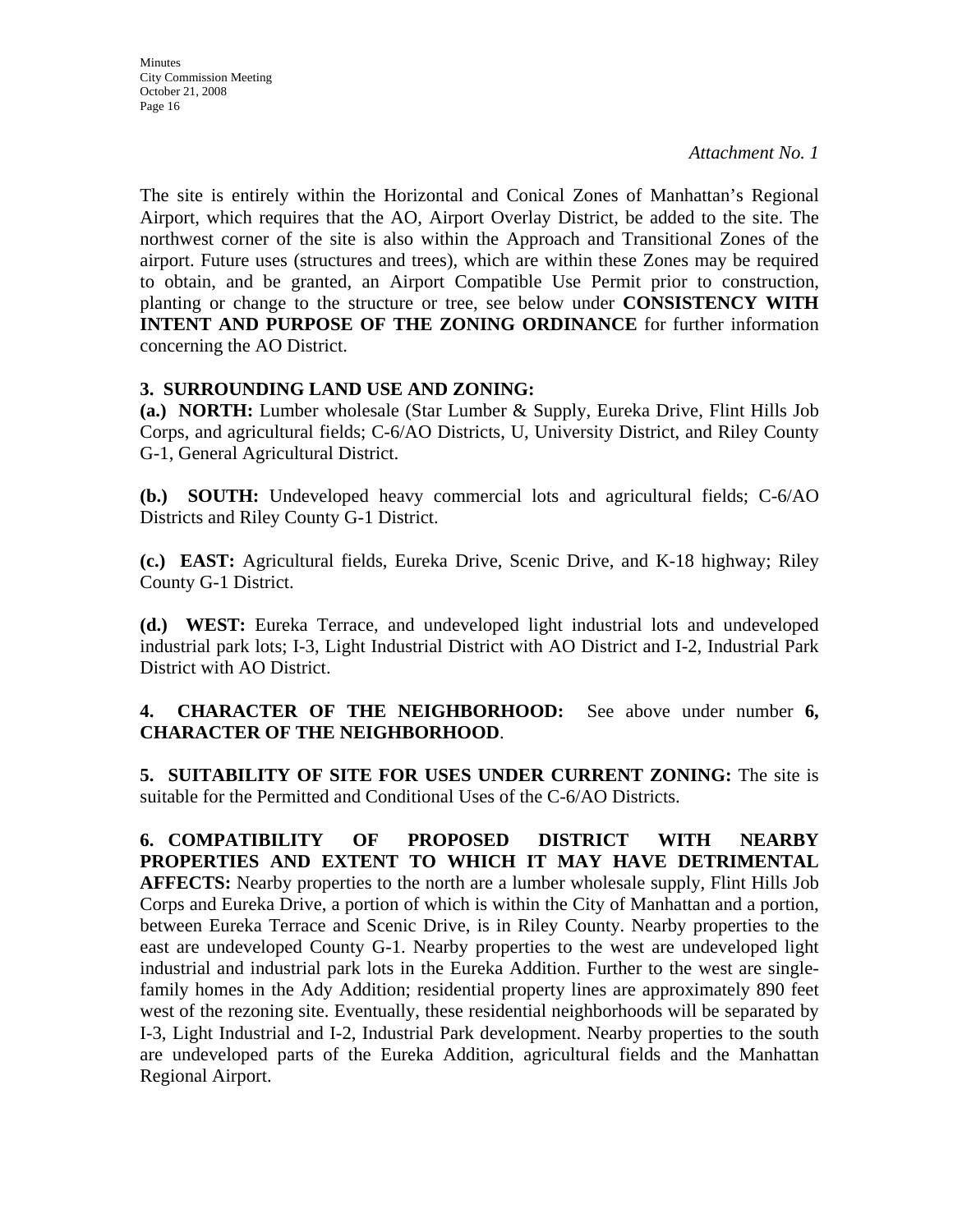**Minutes** City Commission Meeting October 21, 2008 Page 17

#### *Attachment No. 1*

Current, comparable, and proposed setbacks, as well as other limitations to development and operations on the site should reduce adverse impacts on nearby properties, resulting in a use compatible to the neighborhood.

#### **Setbacks**

The current C-6 District has a minimum 25 foot front yard setback. There is no minimum side yard or rear yard setback for uses in the C-6 District when abutting commercial or other zoning districts, other than residential districts. No residential districts abut the site. Likewise, the proposed PUD implements a permitted use of the I-4 District, and minimum front, side and rear yard requirements are the same as the current C-6 District. However, the proposed site plan depicts proposed structures and other activities at setbacks that are greater than the minimum required for either zoning district.

Proposed setbacks, with the exception of the concrete wall and off-street parking, exceed the minimum requirements of either the underlying C-6 District, or the I-4 District, if that zoning district was permitted.

The proposed PUD's front yard setback of the six foot eight inch concrete screening wall is 25 feet, which is consistent with either the C-6 District or I-4 District. Off-street parking is located immediately behind the wall and consistent with the two zoning districts.

Plant 1 and the office/shop's front yard setback 93 feet, and Plant 2's front yard setback is no less than 95 feet from the western front lot line along Eureka Terrace. Plant 1 and the office/shop's side yard setback are 235 feet from the northern side lot line and 258 feet from the south lot line. Plant 2's side yard setback is 40 feet from the southern side lot line and 460 feet from the north side lot line. Plant 1 and the office/shop and Plant 2's rear yard setbacks are 195 feet and approximately 200 feet, respectively, from the eastern rear lot line.

The future shop's front yard setback is 65 feet, north and south side yard setbacks are 53 feet and 480 feet, and the rear yard setback is 265 feet.

Front yard setbacks for the diesel fueling point and wash-pit are setback 215 feet and 315 feet, 150 feet and 60 feet from the northern side lot line, 510 feet and 560 feet, from the southern side lot line, and 165 feet and 60 feet, from the eastern rear lot line, all respectively.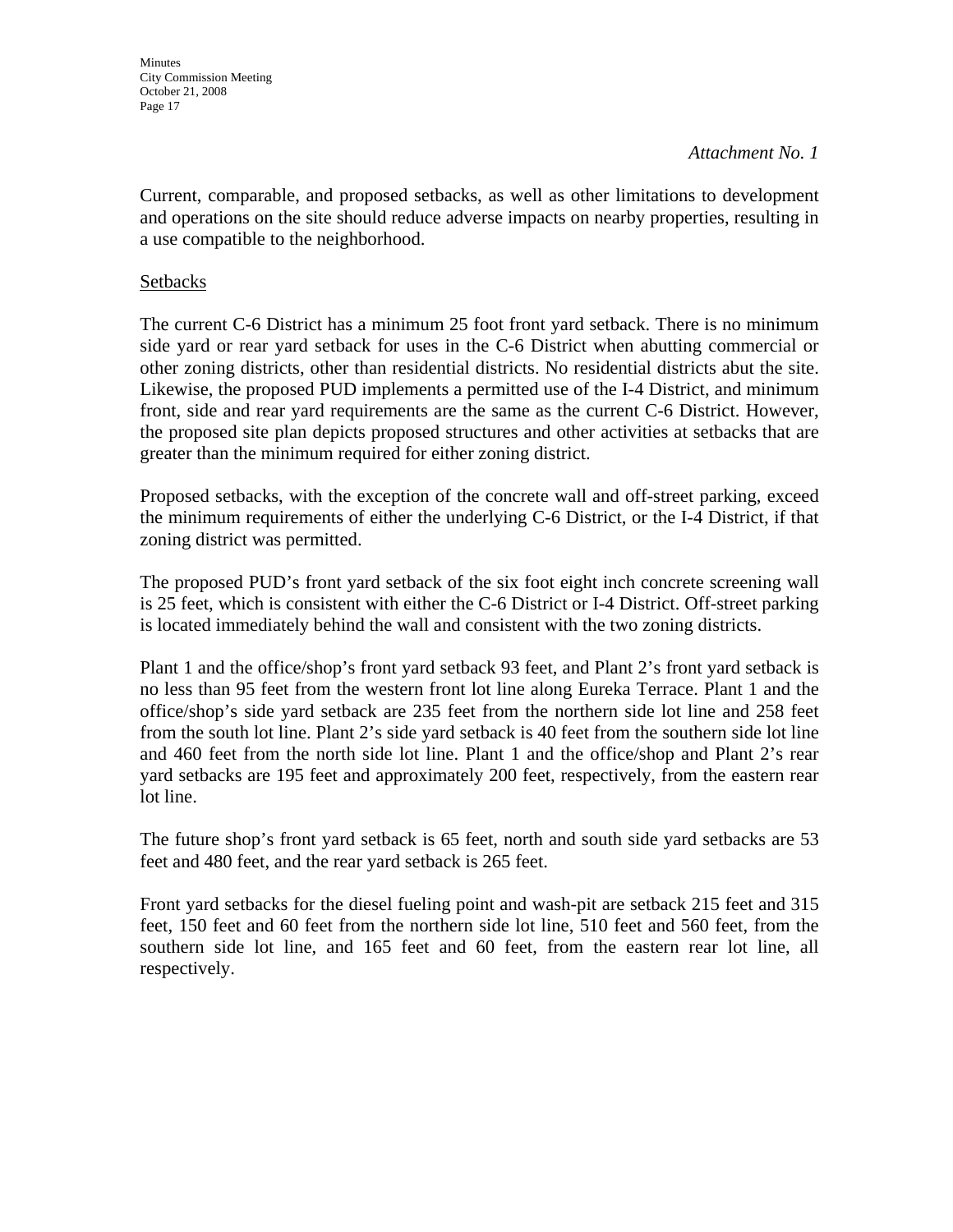The aggregate storage area in the southeastern part of the site is generally set back 230 feet from the front lot line, 245 feet and 40 feet from the northern and southern side lot lines, and 85 feet from the rear lot line. Aggregate storage will be stored in movable concrete block bins. KDHE requirements and applicant practices minimize blowing dust and other matter.

Block production and storage setbacks areas are generally 170 feet from the front lot line, 60 feet from the northern side lot line, 540 feet from the southern lot line, and 170 feet from the eastern rear lot line.

#### Other Site Limitations

As previously described above under **SCREENING**, the site will be well screened with a combination slatted fence and evergreen trees, with the exception being the Breakout Area where ornamental trees will be used to allow conveyance of flood waters.

The applicant has indicated the maximum height of aggregate storage is fifteen feet (application page 2 of 7.) Storage of aggregate will be in the area noted on the plan and in movable concrete block bins to meet demand. The applicant's dust reduction process also includes a sprinkler system in aggregate storage areas, as well as dust control systems with each batch plant. The concrete batch plants are subject to particulate emission standards and air quality permits, which are required by KDHE. In addition, water control pollution permits must be obtained form KDHE and a federal permit for authorization of discharge under the National Pollutant Discharge Elimination System.

The proposed PUD is entirely within the Horizontal and Conical Zones of Manhattan's Regional Airport, which requires that the AO, Airport Overlay District, be added to the site. The northwest corner of the site is also within the Approach and Transitional Zones of the airport. Future uses (structures and trees), which are within these Zones may be required to obtain, and be granted, an Airport Compatible Use Permit prior to construction, planting or change to the structure or tree (see below under **CONSISTENCY WITH INTENT AND PURPOSE OF THE ZONING ORDINANCE** for further information concerning the AO District).

The proposed maximum structure height in the PUD is 68 feet to the top of the cement silo. Schultz Construction requested the Federal Aviation Administration (FAA) conduct an aeronautical study for a proposed Concrete Batch Plant with a height of 100 feet on Lots 12-15, of the Eureka Addition. The FAA made a determination of no hazard to air navigation, based on a height of 100 feet for a proposed Concrete Batch Plant, with a determination for each individual lot, subject to certain conditions set out in the determination (attachments.)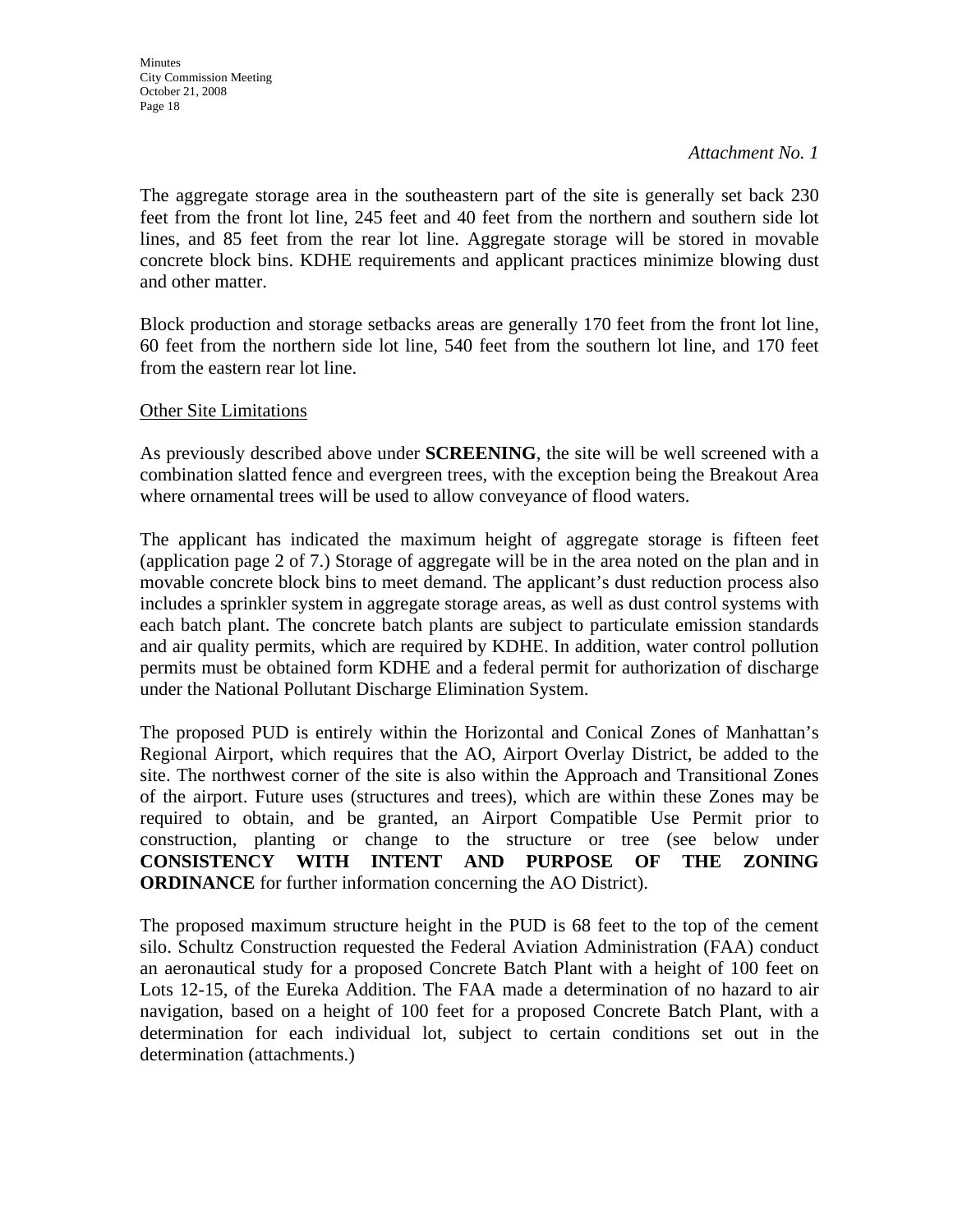While the proposed PUD is not consistent with the original intent of the light industrial/industrial park/heavy commercial nature of the Eureka Addition, the proposed Concrete Batch Plant, with significant screening and operational setbacks, should have reduced impacts on nearby properties beyond the Eureka Addition, the Eureka Addition, as well as along the future K-18 Highway corridor. The proposed PUD will be screened with a concrete wall on the west side of the site, except for two, four foot entry gates, and a densely planted row of evergreen trees around the remainder of the site, with the exception of the Breakout Area, which will be screened with ornamental trees. Building and outdoor activities are set back greater distances than are required by standard commercial and industrial districts. KDHE and FAA and other federal requirements impose environmental standards more stringent than commonly found with Use Limitations of the Manhattan Zoning Regulations, which are associated with commercial and industrial districts. In combination, the above factors should result in a compatible use with nearby properties.

### **7. CONFORMANCE WITH COMPREHENSIVE PLAN:**

The Southwest Planning Area of the Future Land Use Map of the Manhattan Urban Area Comprehensive Plan designates the majority of the proposed Eureka Addition as Industrial (IND). The southern part of the site is designated Flood Hazard Area. The northwest corner of the site is within the Approach and Transitional Zones of the Manhattan Regional Airport, and entirely within the Horizontal and Conical Zones of the Airport, as shown on the Environmental Values and Constraints Map. The site is also within the Eureka Valley Special Planning Area.

Specific policy statements of the Comprehensive Plan, as they relate to the proposed rezoning site include:

*I 1: Characteristics. The Industrial designation is intended to provide locations for light and heavy manufacturing, warehousing and distribution, indoor and screened outdoor storage, and a wide range of other industrial services and operations. Typically, heavy industrial uses involve more intensive work processes, and may involve manufacturing or basic resource handling and/or extraction. Design controls within an Industrial area are not as extensive as in the Office/Research Park category and a broader range of uses is permitted*. (Chapter 4: Land Use and Growth Management, page 4-15)

*I 2: Location. Because of their potential environmental impacts, Industrial uses should generally be located away from population centers or must be adequately buffered. Traffic generated by industrial uses should not pass through residential areas. Sites should have access to one or more major arterials or highways capable of handling heavy truck traffic. Railroad access is also beneficial to certain types of heavy industrial uses. Light industrial uses can typically be located in areas that also contain some highway-oriented commercial uses, and might benefit from close proximity and better access to their local customer base.* (Chapter 4: Land Use and Growth Management, page 4-15)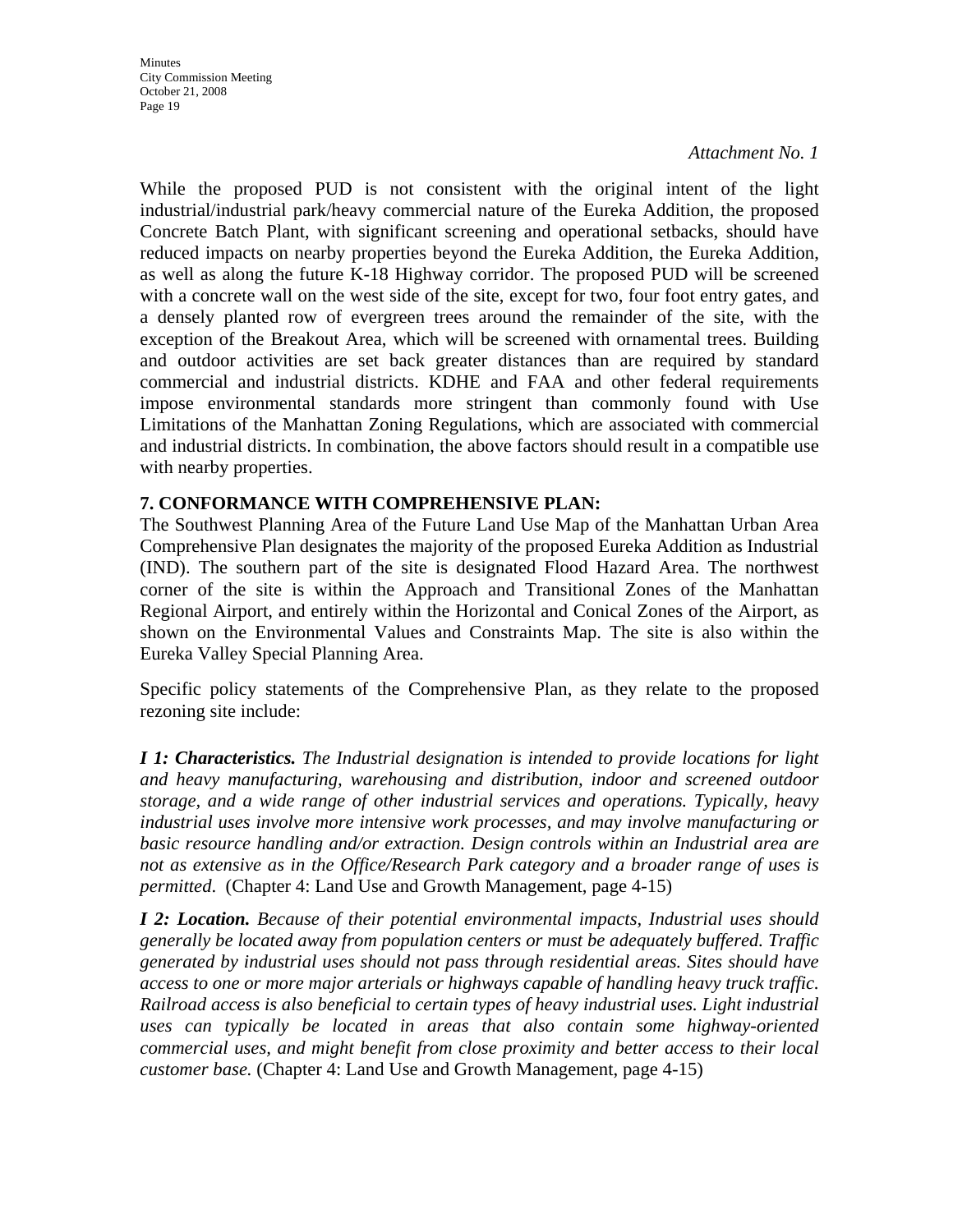*I 3: Screening. Storage, loading and work operations should be screened from view along all industrial area boundaries (when adjacent to non-industrial uses) and along all public streets.* (Chapter 4: Land Use and Growth Management, page 4-15)

*NRE 6: Natural Hazards. Development shall be prohibited in areas where natural hazards have been identified which have the potential to endanger life, resources, and property. Within the Manhattan Urban Area, these hazards include steep slopes (20% or greater slope), floodways, and other special flood hazard areas.* (Chapter 5, Natural Resources and Environment, page 5-3)

*EV 1: Manhattan Regional Airport. The location and design of future development should be compatible and consistent with the goals and policies of the Airport Master Plan.* (Chapter 13: Special Planning Area Policies, page 13-6)

*EV 7: Gateway Corridor Design. The Fort Riley Boulevard/K-18 Corridor leading into the community from the southwest, should be enhanced through such approaches as landscape treatments, coordinated signage and lighting and development of design guidelines in order to create an attractive gateway into the community.* (Chapter 13: Special Planning Area Policies, page 13-6)

The development within the 100 Year Flood Plain, Floodway Fringe and Breakout Area, is identified on Lot 12 and will be regulated according to the Flood Plain Regulations of the Manhattan Zoning Regulations. Development is defined in the Flood Plain Regulations and includes fill as well as excavation. A Flood Plain Development Permit is required for development in the 100 Year Flood Plain.

The AO District is proposed to be added to the underlying zoning district, which will control construction within the AO District.

The Comprehensive Plan recognizes that heavy industrial use is an activity within the IND category, which is a type of activity involving more intensive processes than other industrial activities. The proposed rezoning site will be near the proposed realignment of the K-18 Highway, which is noted as a Gateway to the City from the southwest. The proposed rezoning provides for screening of the site, which should provide a visual barrier from the public's view along the future highway realignment. The proposed rezoning conforms to the Comprehensive Plan.

### **8. ZONING HISTORY AND LENGTH OF TIME VACANT AS ZONED:**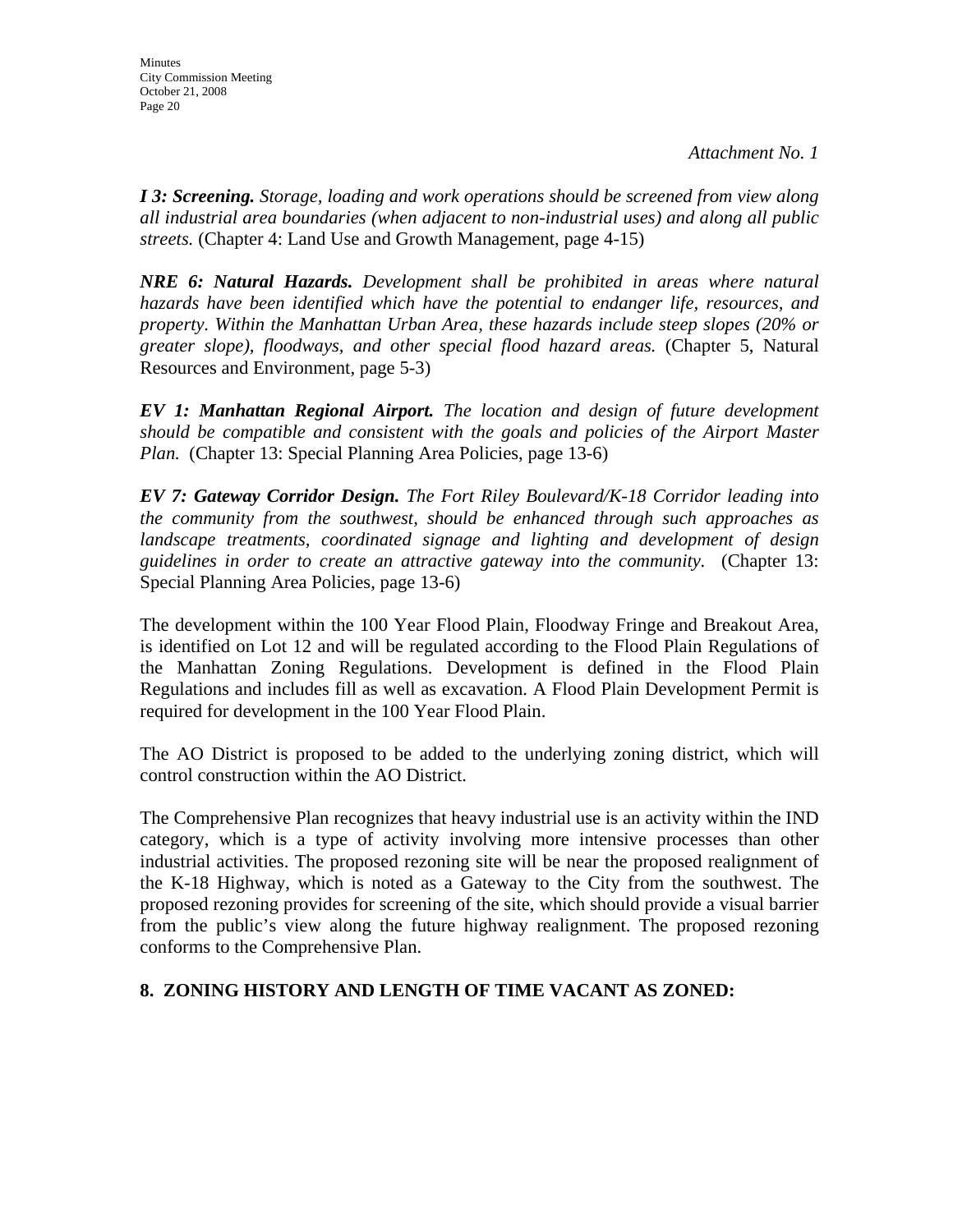**Minutes** City Commission Meeting October 21, 2008 Page 21

#### *Attachment No. 1*

- February 6, 2006: Manhattan Urban Area Planning Board considers annexation of the 53-acre site and conducts the public hearings on the proposed rezoning of three tracts of land from County G-1, General Agricultural District, and N-1, Airport Noise Hazard District, to I-2, Industrial Park District; C-6, Heavy Commercial District; and I-3, Light Industrial District, all with AO, Airport Overlay District. The Planning Board recommends approval of the annexation on a vote of 5-1; and recommended approval of the rezoning of three tracts of land on a vote of 5-1. The Board tabled the Preliminary Plat to the February 23, 2006, Planning Board meeting, on a vote of 6-0.
- February 21, 2006 City Commission, on a vote of 5-0, approves Resolution No 022106-A, requesting that the Board of Riley County Commissioners make positive findings regarding the island annexation of the proposed Eureka Addition.
- February 23, 2006 Manhattan Urban Area Planning Board approves Preliminary Plat 6- 0, with three conditions.
- March 16, 2006 Board of Riley County Commissioners considers island annexation request, as per K.S.A. 12-520c and tables for additional information.
- March 30, 2006 Board of Riley County Commissioners continues consideration of island annexation request, as per K.S.A. 12-520c, and approves Resolution No. 03006-13, finding that the annexation will not hinder development or prevent proper growth.
- April 18, 2006 City Commission approves first reading of ordinances annexing and rezoning the proposed Eureka Addition.
- May 2, 2006 City Commission approves Ordinance Nos. 6537 and 6538 annexing and rezoning the proposed Eureka Addition.
- August 7, 2006 Manhattan Urban Area Planning Board approves Final Plat Eureka Addition.
- September 5, 2006 City Commission accepts easements and rights-of-way as shown on the Final Plat Eureka Addition.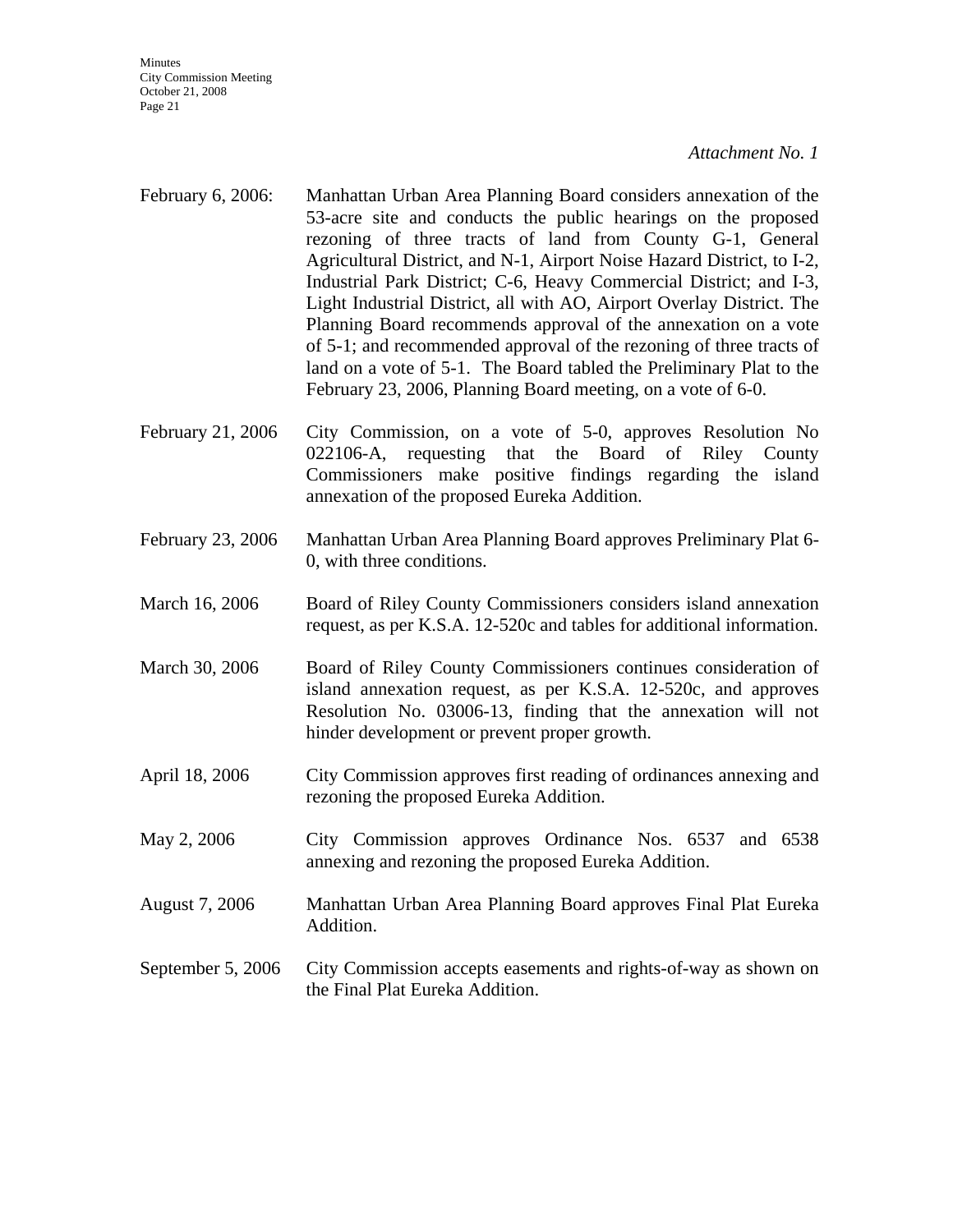**Minutes** City Commission Meeting October 21, 2008 Page 22

*Attachment No. 1* 

July 21, 2008 Manhattan Urban Area Planning Board recommends denial, on a vote of 4-1, of the proposed rezoning of Lots 12 - 15, Eureka Addition, from C-6, Heavy Commercial District, with AO, Airport Overlay District, to I-4, Heavy Industrial District, with AO, Airport Overlay District, based on the findings in the Staff Report. Reynard voted against the motion.

**9. CONSISTENCY WITH INTENT AND PURPOSE OF THE ZONING ORDINANCE:** The intent and purpose of the Zoning Regulations is to protect the public health, safety, and general welfare; regulate the use of land and buildings within zoning districts to assure compatibility; and to protect property values.

The proposed PUD will establish a Concrete Batch Plant, which is a permitted use of the I-4, Heavy Industrial District. The I-4 District is designed to allow industries involved with the basic manufacturing and processing of raw materials which are apt to have an extensive impact on the surrounding area. The proposed PUD is limited to a single permitted use of the I-4 District and will provide setbacks, screening and other regulatory restrictions that mitigate the impact of the heavy industrial character of the site. In addition, the Manhattan Zoning Regulations only allow limited opportunities for Concrete Batch Plants, either in the I-4 District as a Permitted Use, or as a Conditional Use in the LM-SC, Light Manufacturing-Service Commercial District, and only for existing Concrete Batch Plants. The proposed PUD implements a recommendation of the Comprehensive Plan, subject to the conditions of approval.

The AO District "is intended to promote the use and development of land in a manner that is compatible with the continued operation and utility of the Manhattan Municipal Airport so as to protect the public investment in, and benefit provided by the facility to the region. The district also protects the public health, safety, convenience, and general welfare of citizens who utilize the facility or live and work in the vicinity by preventing the creation or establishment of obstructions or incompatible land uses that are hazardous to the airport's operation or the public welfare." Future uses (structures and trees, existing and proposed) in the AO District may be required to obtain an Airport Compatible Use Permit (AO District regulations attached.)

Development in the 100 Year Flood Plain is subject to the requirements of the Flood Plain Regulations of the Manhattan Zoning Regulations, which are intended to protect life and property from flooding.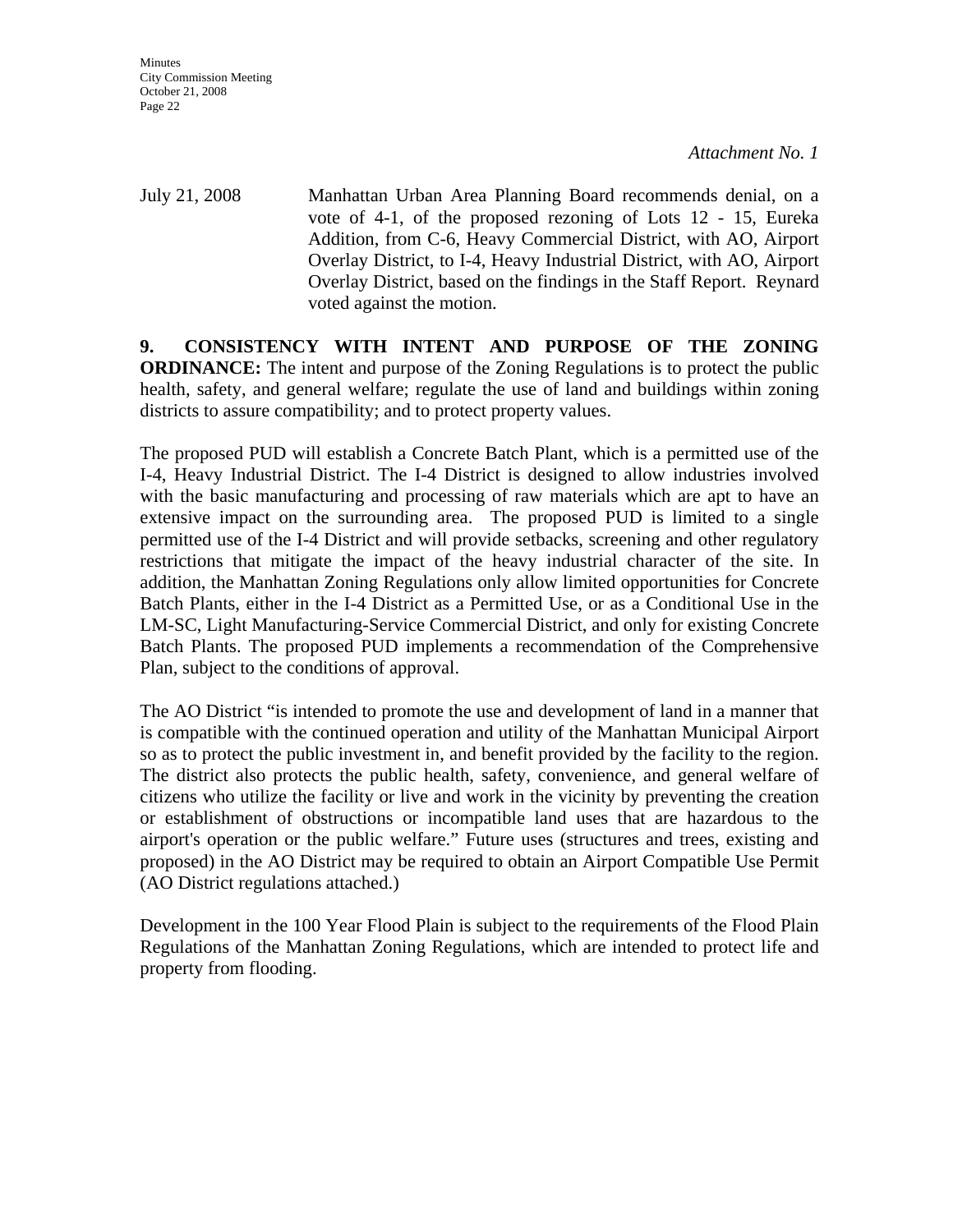**10. RELATIVE GAIN TO THE PUBLIC HEALTH, SAFETY AND WELFARE THAT DENIAL OF THE REQUEST WOULD ACCOMPLISH, COMPARED WITH THE HARDSHIP IMPOSED UPON THE INDIVIDUAL OWNER:** There appears to be no relative gain to the public that denial would accomplish compared to the hardship to the owner. The proposed PUD provides for local review and consideration of the use and its impact on the public, as well as state and federal permits for environmental impacts.

 The AO District requires that future uses be reviewed in order to protect airspace. The FAA made a determination of no hazard to air navigation, based on a height of 100 feet for a proposed Concrete Batch Plant on each individual lot, subject to certain conditions set out in the determination. Assuming the conditions are met, no adverse impact by the proposed structure is expected that would adversely affect safe and efficient use of navigable airspace by aircraft.

**11. ADEQUACY OF PUBLIC FACILITIES AND SERVICES:** Adequate street, sanitary sewer and water services are available to serve the proposed rezoning site.

### **12. OTHER APPLICABLE FACTORS:** None.

**13. STAFF COMMENTS AND RECOMMENDATION:** City Administration recommends approval of the proposed rezoning of Penny's Concrete PUD C-6, Heavy Commercial District, with AO, Airport Overlay District, to PUD, Industrial Planned Unit Development District, with AO, Airport Overlay District, with the following conditions:

- 1. Permitted uses shall include a permanent Concrete Batch Plant, a portable Concrete Batch Plant, the production and storage of concrete landscaping blocks, and a vehicle and equipment maintenance shop.
- 2. Perimeter and front yard landscaping and screening shall be provided as proposed.
- 3. Landscaping and irrigation shall be provided pursuant to a Landscaping Performance Agreement between the City and the owner, which shall be entered into prior to issuance of a building permit.
- 4. All landscaping and irrigation shall be maintained in good condition.
- 5. Light poles shall be provided as described in the application documents and shall be full cutoff design. Building lighting shall not cast direct light onto public or private streets or adjacent property and shall be full cut-off design.
- 6. Signage shall be provided as proposed to include one ground entry sign.
- 7. Exempt signage shall include signage described in Article VI, Section 6-104  $(A)(1),(2),(4),(5),(7)$  and  $(8)$ ; and Section 6-104  $(B)(2)$ , of the Manhattan Zoning Regulations. Temporary sales aids and portable signs, as described in Article VI, Signs, of the Manhattan Zoning Regulations, shall be prohibited.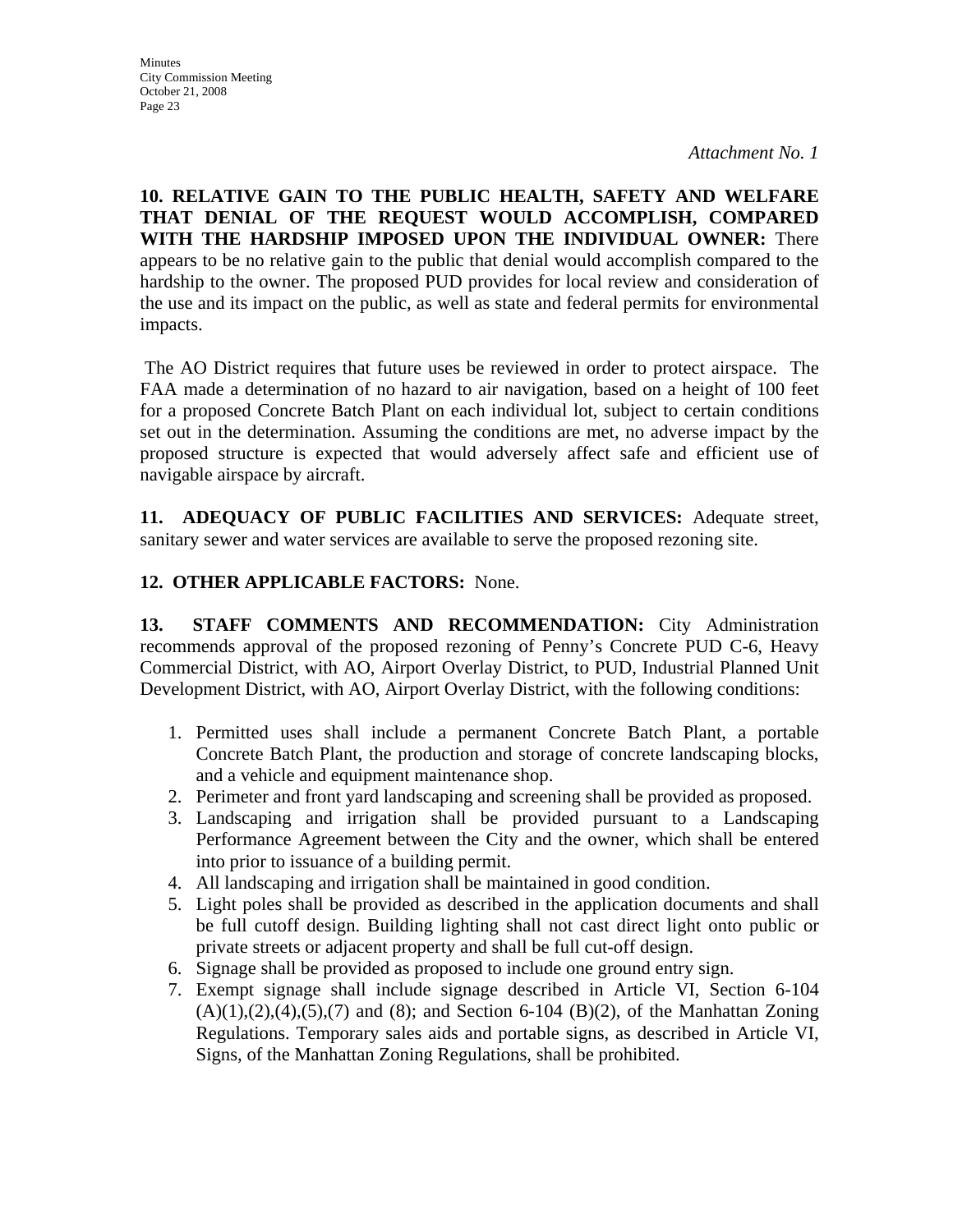- 8. All trash enclosures shall be constructed of masonry walls with gates.
- 9. Dust control mitigation shall be provided as proposed for material storage areas and conveyors.

### **ALTERNATIVES:**

- 1. Recommend approval of the proposed rezoning of Penny's Concrete PUD from C-6, Heavy Commercial District, with AO, Airport Overlay District, to PUD, Industrial Planned Unit Development District, with AO, Airport Overlay District, stating the basis for such recommendation, with the conditions listed in the Staff Report.
- 2. Recommend approval of the proposed rezoning of Penny's Concrete PUD from C-6, Heavy Commercial District, with AO, Airport Overlay District, to PUD, Industrial Planned Unit Development District, with AO, Airport Overlay District, and modify the conditions, and any other portions of the proposed PUD, to meet the needs of the community as perceived by the Manhattan Urban Area Planning Board, stating the basis for such recommendation, and indicating the conditions of approval.
- 3. Recommend denial of the proposed rezoning, stating the specific reasons for denial.
- 4. Table the proposed rezoning to a specific date, for specifically stated reasons.

### **POSSIBLE MOTION:**

The Manhattan Urban Area Planning Board recommends approval of the proposed rezoning of Penny's Concrete PUD from C-6, Heavy Commercial District, with AO, Airport Overlay District, to PUD, Industrial Planned Unit Development District, with AO, Airport Overlay District, based on the findings in the staff report, with the nine conditions recommended by City Administration.

**PREPARED BY:** Steve Zilkie, AICP, Senior Planner **DATE:** September 10, 2008 08063